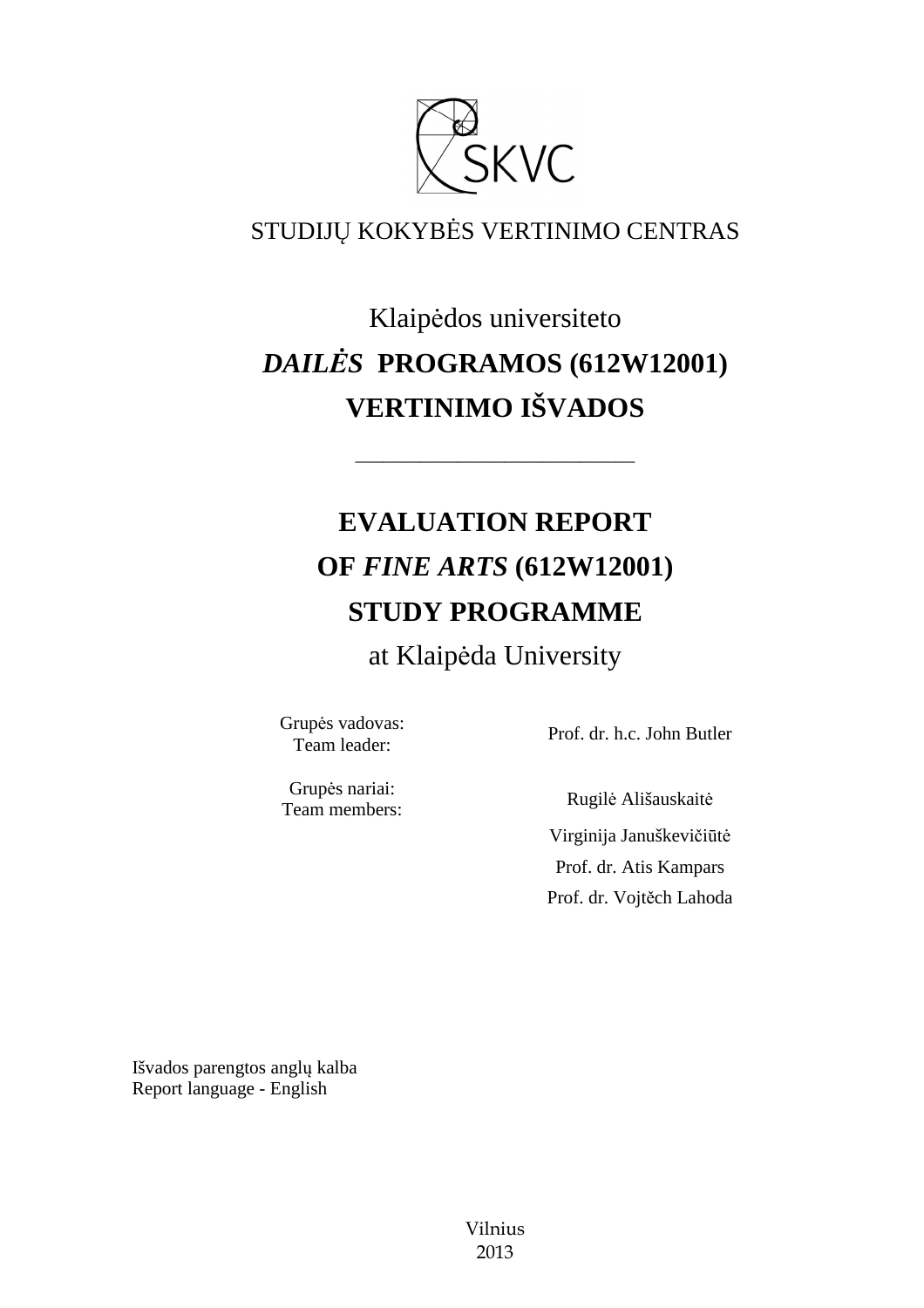# **DUOMENYS APIE ĮVERTINTĄ PROGRAMĄ**

| Studijų programos pavadinimas                           | Dailė                  |
|---------------------------------------------------------|------------------------|
| Valstybinis kodas                                       | 612W12001              |
| Studijų sritis                                          | menai                  |
| Studijų kryptis                                         | dailė                  |
| Studijų programos rūšis                                 | universitetinės        |
| Studijų pakopa                                          | pirmoji                |
| Studijų forma (trukmė metais)                           | nuolatinė (4)          |
| Studijų programos apimtis kreditais                     | 240                    |
| Suteikiamas laipsnis ir (ar) profesinė<br>kvalifikacija | dailės bakalauras      |
| Studijų programos įregistravimo data                    | 2004-06-07, JSAK - 852 |

# **INFORMATION ON EVALUATED STUDY PROGRAMME**

–––––––––––––––––––––––––––––––

| Title of the study programme                           | <b>Fine Arts</b>             |
|--------------------------------------------------------|------------------------------|
| State code                                             | 612W12001                    |
| Study area                                             | Art                          |
| Study field                                            | Fine Arts                    |
| Kind of the study programme                            | University studies           |
| Study cycle                                            | First                        |
| Study mode (length in years)                           | Full-time (4)                |
| Volume of the study programme in credits               | 240                          |
| Degree and (or) professional qualifications<br>awarded | <b>Bachelor of Fine Arts</b> |
| Date of registration of the study programme            | 2004-06-07, JSAK - 852       |

Studijų kokybės vertinimo centras

The Centre for Quality Assessment in Higher Education

©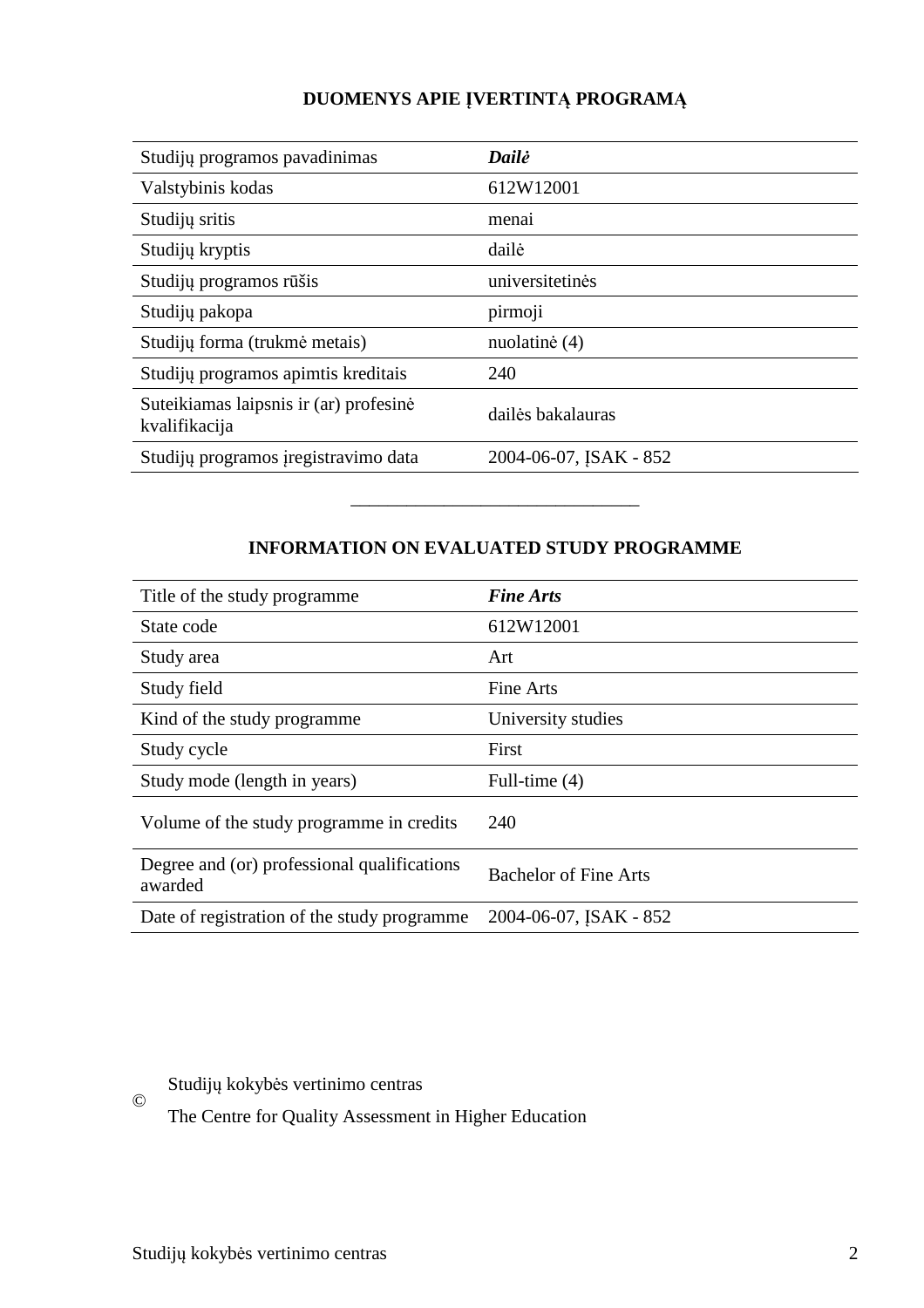# **CONTENTS**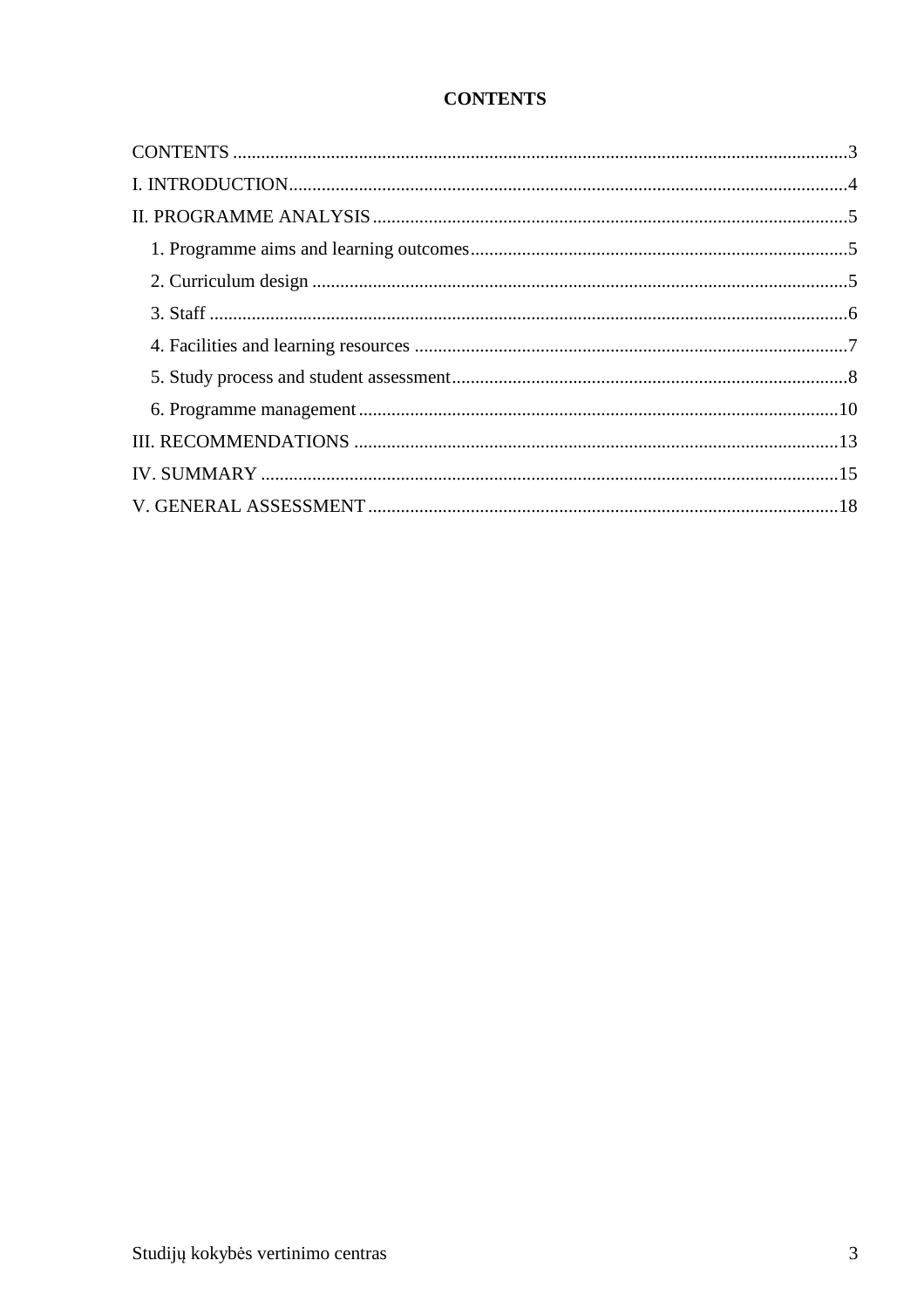#### **I. INTRODUCTION**

In carrying out the review of the BA Fine Art course the Expert Team (the Team chaired by Professor John Butler, Head of Birmingham School of Art, Birmingham City University, UK; with Rugilė Ališauskaitė, an undergraduate student of Vytautas Magnus University, working towards a BA in Baltic Region Culture and Art, Lithuania; Virginija Januškevičiūtė a curator at the Contemporary Art Centre, Vilnius, Lithuania; Prof. dr. Atis Kampars, the Latvian Academy of Culture, Riga, Latvia; and Prof. dr. Vojtěch Lahoda Lahoda from the Institute of Art History of Charles University in Prague and also the Director of the Institute of Art History of the Academy of Sciences of the Czech Republic) were guided by the principles of objectivity, impartiality, respect for the participants of the evaluation process, confidentiality and cooperation.

The Team followed the criteria defined by the *Methodology for Evaluation of Higher Education Study Programmes* and other Lithuanian legal acts governing quality evaluation in higher education.

The Team visited Klaipeda University and the Arts Faculty on Tuesday 22nd October 2013 after they had carried out a rigorous analysis of the BA Fine Art Self Evaluation Report (SER), the previous Accreditation Reports of 2008 and 2011 and the preparation of Preliminary Reports.

Following the subject review guidelines the study programme evaluation involved the examination of 6 areas: the aims and learning outcomes of the study programme; the curriculum design; teaching staff; facilities and learning resources; the study process and students' performance assessment and programme management.

The visit to the University and Faculty involved the Team meeting with the following groups:

- 1. the senior management & administrative staff
- 2. the SER preparatory team
- 3. the students
- 4. the teaching team
- 5. the alumni
- 6. the social partners

Site observations of the physical resources were conducted by the Team during the visit and the Team were also able to view art and final project work including the final thesis produced by the students.

Two members of the Team have been involved in previous review and accreditation exercises in 2008 and 2011 and they were able to note that the general organisation and level in Lithuanian higher art education has improved. This improvement was evident during the visit to Klaipeda in October.

The Team would like to thank the University and programme team for the generosity and hospitality shown to them and the openess and frankness presented throughout the day. The level of involvement by the students and staff they encountered during the visit greatly enhanced the efficiency of the work that was carried out and made for an enriching experience for all involved.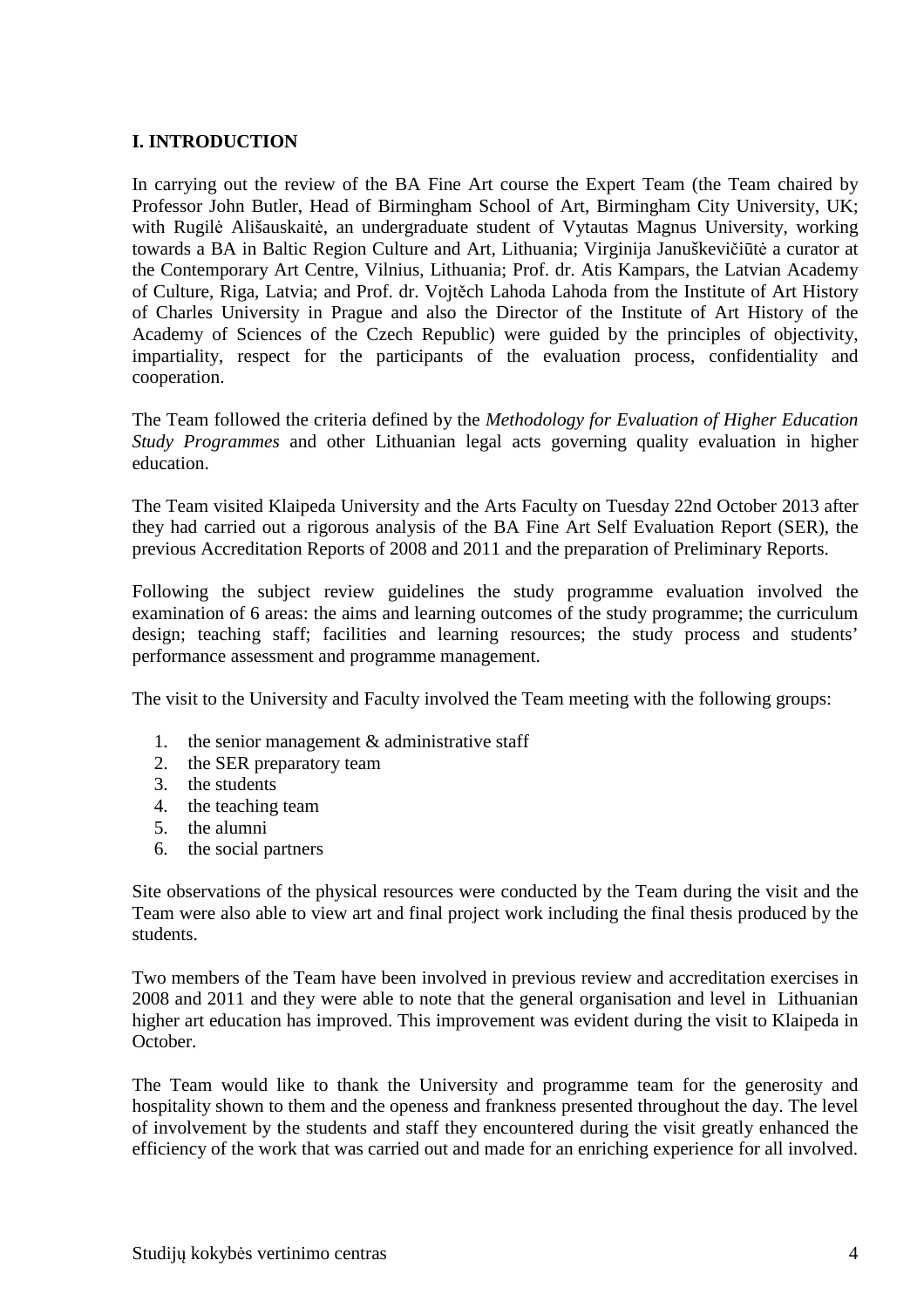#### **II. PROGRAMME ANALYSIS**

#### *1. Programme aims and learning outcomes*

In the SER the programme's stated aim *"To develop mature and independent artists and educators, who are able to adequately assess the art processes happening in today's world and to actively participate as artists, ready to professionally educate young people and society"* is clear and concise and this aim is largely possible if the student achieves the well articulated learning outcomes. There is, however, inconsistency between this aim and in the general description of the programme within the SER, which places more emphasis on 'regional tradition'.

The Team clearly sees the need for such a programme within the region and wishes to support its continued existence, but whilst it is important to stress the need and demand for skilled artists to remain in Lithuania Minor it is important that the students obtain the skills and knowledge to compete on a national and international level. Students must be encouraged to achieve this ambition. The Team observed during meetings with the senior and teaching staff, and within the SER, too much emphasis being placed on meeting the region's needs with a danger that the programme becomes too local, disadvantaging the student's professional career as an artist. This is inconsistent to their overarching stated aim.

Key stake-holders including students, alumni and social partners have all stated they would like more professional skills (including: entrepreneurship; presentation and management) developed to support the graduates when they leave the University and enter the labour market.

The Team believe that the programme aim and learning outcomes are consistent with the level of studies and the level of qualification offered.

The Team recommends the programme management and teaching staff reconsider the clarity of the programme title in relationship to its stated aims to make it clear to prospective students and the professional field what the mission is; both in relation to a programme placing emphasis on Painting as its major discipline within an interdisciplinary fine arts study programme and the possible polarity between 'regional tradition' and its claim for contemporary interdisciplinary practice. The Team recommend the Faculty should reconsider the emphasis the management place on the pedagogic element of the programme as the students and alumni are unanimous in stating this is the least popular and beneficial to their career development. This time/credits could be better used developing their practice and introducing more option modules.

The Team think the very recent development of merging the Department of Fine Arts into the new Department of Architecture, Design & Fine Arts is a positive move, which could facilitate greater interdisciplinary practice with cognate disciplines, more collaborative projects, electives and new teaching and learning strategies.

#### *2. Curriculum design*

The programme complies with national legal acts and regulations for undergraduate study programmes in Lithuania.

The study subjects and modules are equitably spread across the years giving the students a balanced workload, but the Team recommends it would be better to use clearer, more descriptive titles to the modules instead of Painting I-VII, Sculpture I-II, Drawing I-VII, Composition I-VII and Art History I–IV etc. to help the students better understand the progression in learning rather than emphasis on process. The Team also believes this over emphasises teacher-led practice and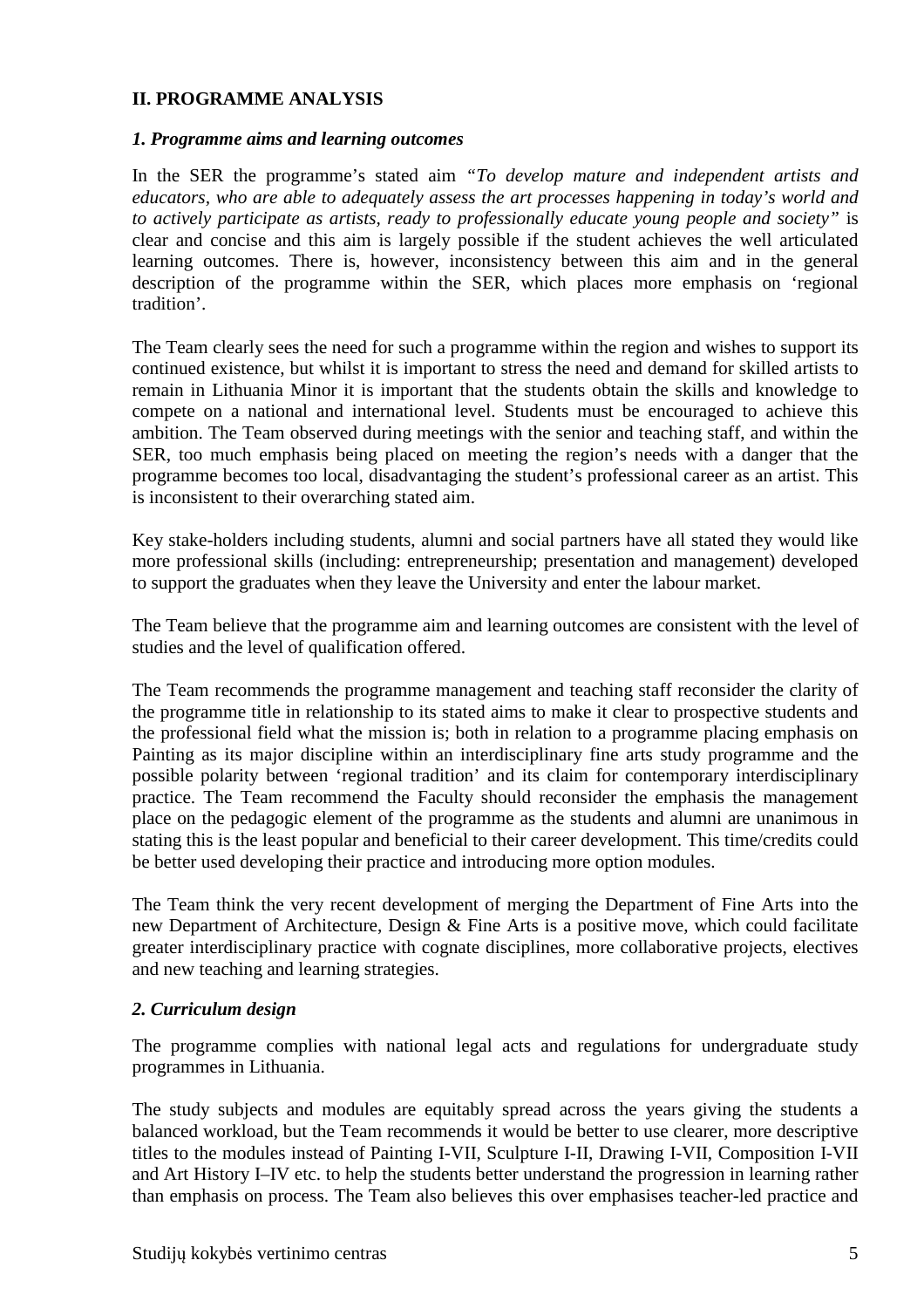notes the slow introduction of independent learning, which the Team thinks is too late to prepare the students for the professional world.

The SER states the study programme results in students being able to *"Apply modern technologies and their methods in art and interdisciplinary projects. During one's studies learn how to independently and professionally formulate one's creative goals, choose proper means to implement them and be able to create works of fine arts (paintings) that would allow one to fully compete in the art market*", which only appears to be facilitated in their final year in the major project. The current curriculum and learning outcomes place great emphasis on the development of the practical skills required of a 'painter', which the Team sees as a narrow definition of a contemporary 'painter' artist and does not facilitate what the programme claims the students are able to do. The programme is very successful in developing student's practical painting and observational skills, but the shift from teacher-led to more student-centred learning is slow in being introduced. Whilst the Team supports the development of the craft skills it believes students should take more responsibility for their learning earlier in the course and elements for independent learning, risk taking should happen earlier and with increasing credit value.

As stated earlier, the programme's emphasis on the pedagogical "know how" could be useful for teaching at elementary schools, however generally those, wishing to teach art within formal education, would still need to get certification from pedagogical faculty. Does it make sense to keep pedagogy as part of the curricula in this context? The Team supports the students and alumni view that it does not, and this would give more time to independent working and interdisciplinary projects within the new faculty.

The Team is very positive about the students having the opportunity to study electives such as philosophy, psychology, foreign language etc. and the Team hopes the new Faculty will enable greater interdisciplinary projects.

Similar to the lack of clarity of the programme's aims, stated in the previous section, the programme needs to address the course content to ensure it meets its learning objectives and prepares students for the professional world including:

- the use of digital technology for learning (e.learning tools Moodle etc.);
- professional development skills (ie. Business, entrepreneurial and management skills);
- contemporary discourse in art and philosophy;
- digital software training;
- critical writing and research skills.

#### *3. Staff*

In accordance with the Law on Higher Education and Research of the Republic of Lithuania (No. XI-242), the Order of the Minister for Education and Science of the Republic of Lithuania Approving the General Requirements of the First Degree and Integrated Study Programmes (No. V-501), the staffing legal requirements for the study programme are met.

The teachers have the appropriate qualifications to deliver the programme, but they are a relatively very small team of one Professor, two Associate Professors and a lecturer who have to cover a wide range of skills and competences and demonstrate a wide range of practices. These are complemented by four Associate Professors and four lecturers who deliver the general speciality basics and special education studies courses.

The permanent teachers have an average of 16 years teaching experience, but the Team believes it is critical that to achieve the required standards the right specialist teachers should be teaching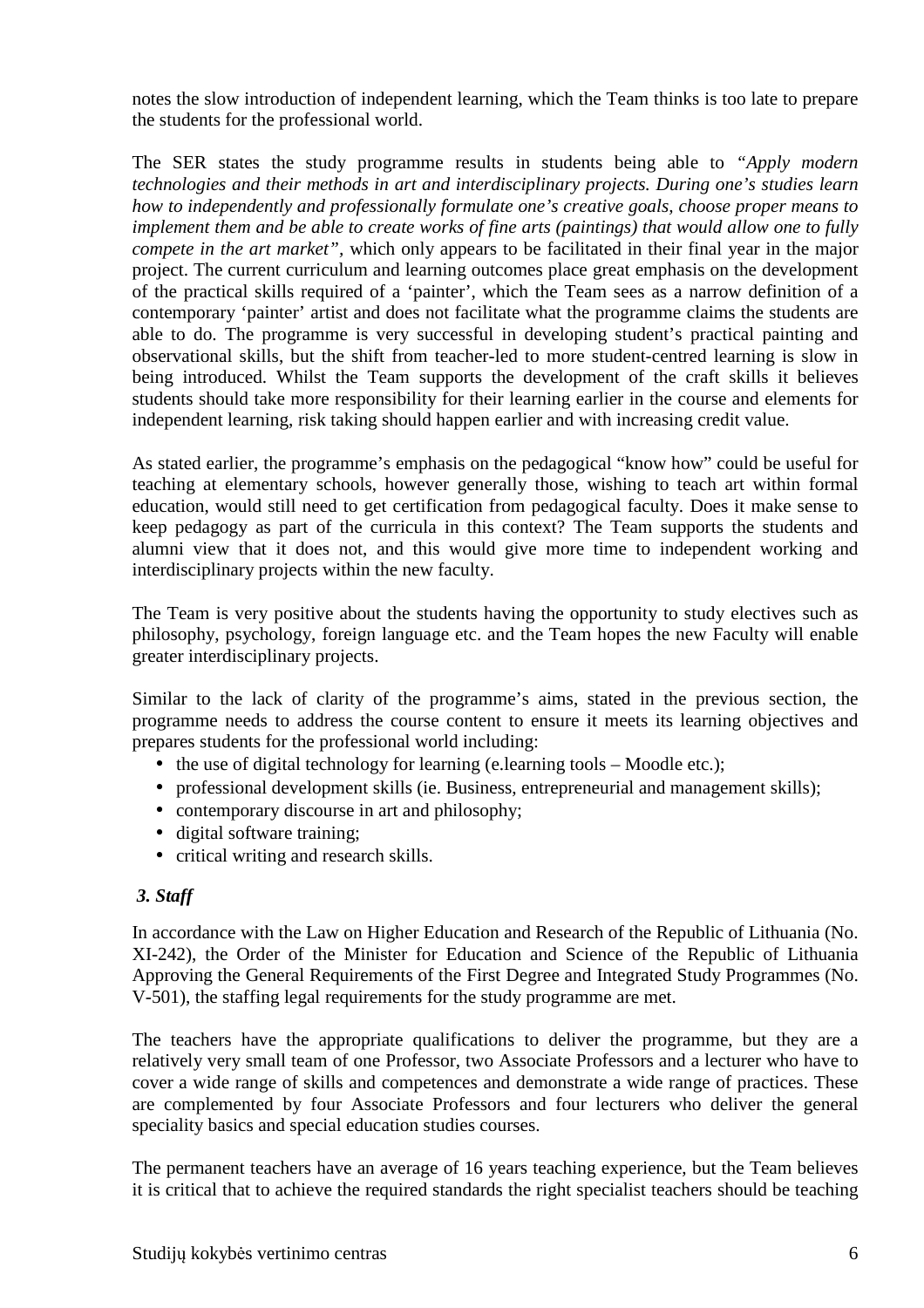the appropriate programme elements and notes the programme should reconsider who is delivering and supervising the final dissertation to ensure the students gain the required specialist guidance and appropriate research methodologies.

As stated above the Fine Art programme team is small but they are very much appreciated by the students and alumni who all felt they are very dedicated to and highly motivated by the programme. The Team concur with this view, but also agree with the students and alumni view that a more varied teaching input is necessary through visiting tutors (national and international).

The Team is very positive with the University's new resources to support staff research and professional development, but is also concerned that this action is not neutralised by the statement (SER Staff section) that there has been a noticeable increase in staff workload due to a decrease in funding for salaries and an increase in teaching to 930 hours. This action, the staff claim, reduces their scientific and artistic activities. The Team does note that the ratio of students to staff is manageable and equivalent to many European Higher Arts Education institutions.

The teaching staff turnover is very low in the programme with the newest member joining five years ago, but the team does understand this is due to the current national financial situation and the reduction of general education funding, the decrease in student numbers and the decrease in funds for salaries.

The University's staff recruitment strategy is very thorough and does ensure the new staff have the appropriate qualifications and qualities required, but with no new staff this has not helped develop the programme.

The Team does think the Faculty has to find ways to compensate for this and hopefully the new faculty structure will enable greater crossover of teaching. It also needs to introduce succession planning.

In addition to the University's new resources to support staff research and professional development, the Team found that it also supports staff development through: guiding teachers to prepare the modules of their taught subjects and accumulating methodological materials; participating in conferences and creative workshops; and facilitating staff participation in international exchange and similar study programmes with foreign schools – although the Team note there is little engagement in the international exchange programme.

The Team believe the Faculty should provide staff development to develop the teaching staff's learning and teaching strategies and methods to help them engage in new methodologies involving digital technology tools and e-learning.

The teaching team very rarely participate in international visits or teacher exchange for two main reasons a) the lack of University funding support for travel and b) the limited foreign language capacity of the staff, but this has a impact on staff development and developing new learning and teaching strategies.

All the teaching staff are practicing artists exhibiting nationally and internationally to an appropriate level.

#### *4. Facilities and learning resources*

The Team congratulates the Faculty and University on the noticeable improvement in buildings and the learning and teaching resources since the last review.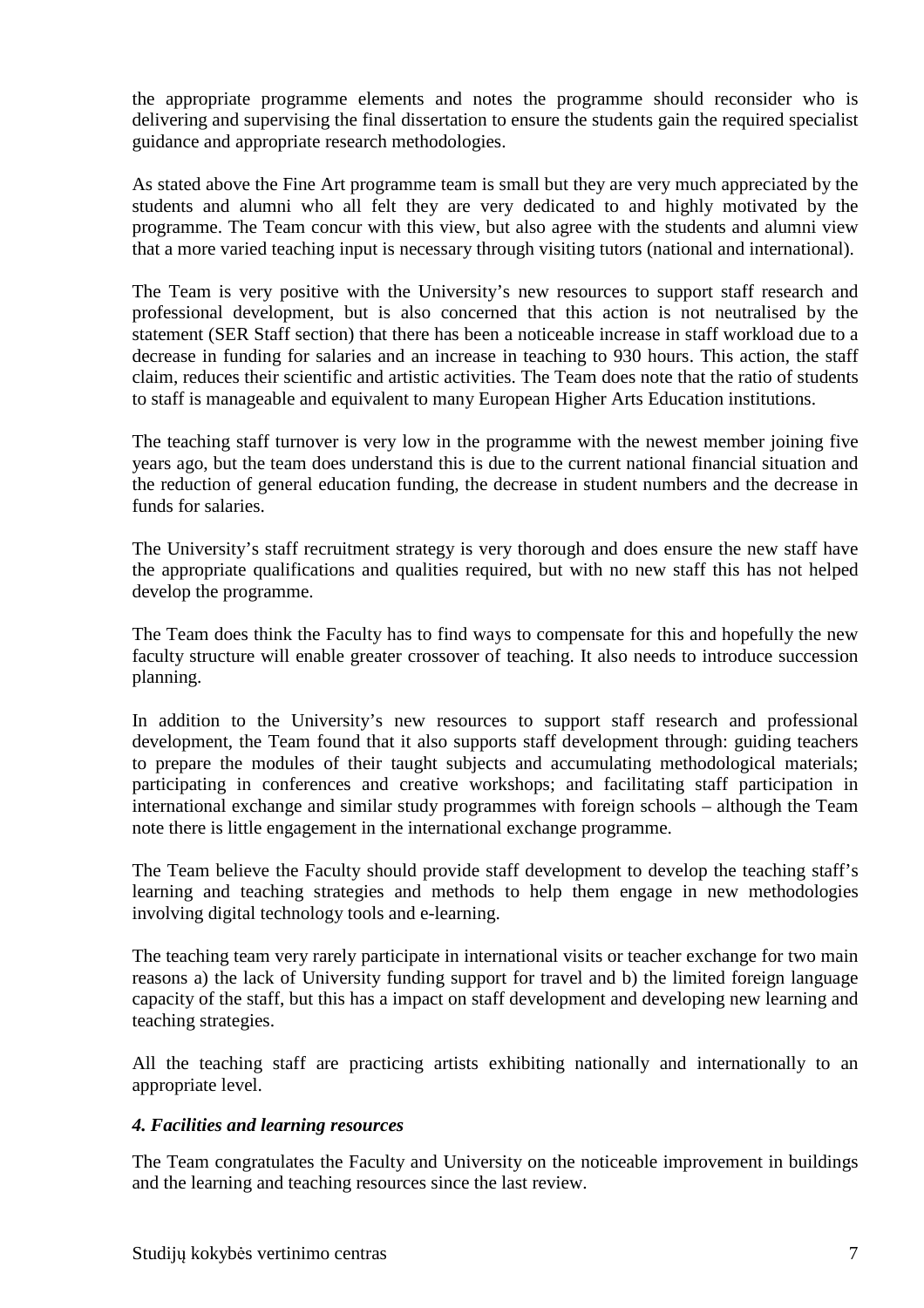However it would benefit the ambition and quality of the students' work if they could have more studio space for their practice. When viewing the work there appears to be a limitation on scale and ambition of the work produced.

The team is also concerned that the final year studios are located at Klaipeda Culture Communication Centre (KCCC) 2 km from the Arts Faculty, which with such small cohorts diminishes the peer learning process.

The Team found that there has been good development in the Faculty's IT learning and teaching resources, but the use of them should be better embedded into the programme. In meetings with the studio staff, alumni and the students the Team found there was little engagement in the use of IT and digital media both in practice and as teaching and learning tools. The alumni commentated that they often relied on teachers to bring in their own computers and wished that there was more use of IT in the programme.

The Team believes there is adequate provision for the programme to achieve its learning objectives and it supports this with good connections with external agencies such as the KCCC gallery and workshops, which present international exhibitions and offer artist residencies and public workshops.

The programme uses the Central Klaipėda University library for the scientific and methodological studies literature. The students of the department use a computer database in the computer room, located in the Klaipėda City Simonaitytė library, with which the University has a cooperation agreement. The Arts Library in the Faculty of Arts, which was founded in 1971, is used for theoretical studies in the reading-room, with 30 working places and one computer workplace. These resources are good and fit for purpose. The programme has the teaching resources (books etc.) but through discussions with the students and alumni it was apparent to the Team that the programme needs to provide better orientation and skills development to utilise them properly.

#### *5. Study process and student assessment*

The Team fully supports the BA teaching team's concern regarding the negative impact the National Admissions System is having on recruitment of the best and most appropriate students for this programme. It makes it very difficult for courses run outside the capital to compete at the same level and promotes a centralised strategy, which is not supportive for developing inclusive cultural strategies throughout the country. It is difficult for the Faculty but it must be competitive at a national and international level.

The impact of this National policy is extremely damaging and threatening to the programme with only 4 students recruited in 2011-12 and 2 students in 2012-13, which must question its future viability. The impact is not only financial but also for the study process as the level of peer learning is also critically diminished and offers little to show possible levels of achievement.

Recruitment has fallen dramatically since 2008 when a total of 41 students were enrolled down to 14 in 2012-13.

The Team does think that if the Faculty did clarify the title and aims of the programme it would also help with its recruitment, giving the prospective students a clear understanding of what the programme's mission and aims are.

The current students and alumni stated that the University needs to do more to market the BA course as under-recruitment will threaten course closure – "nobody knows about it".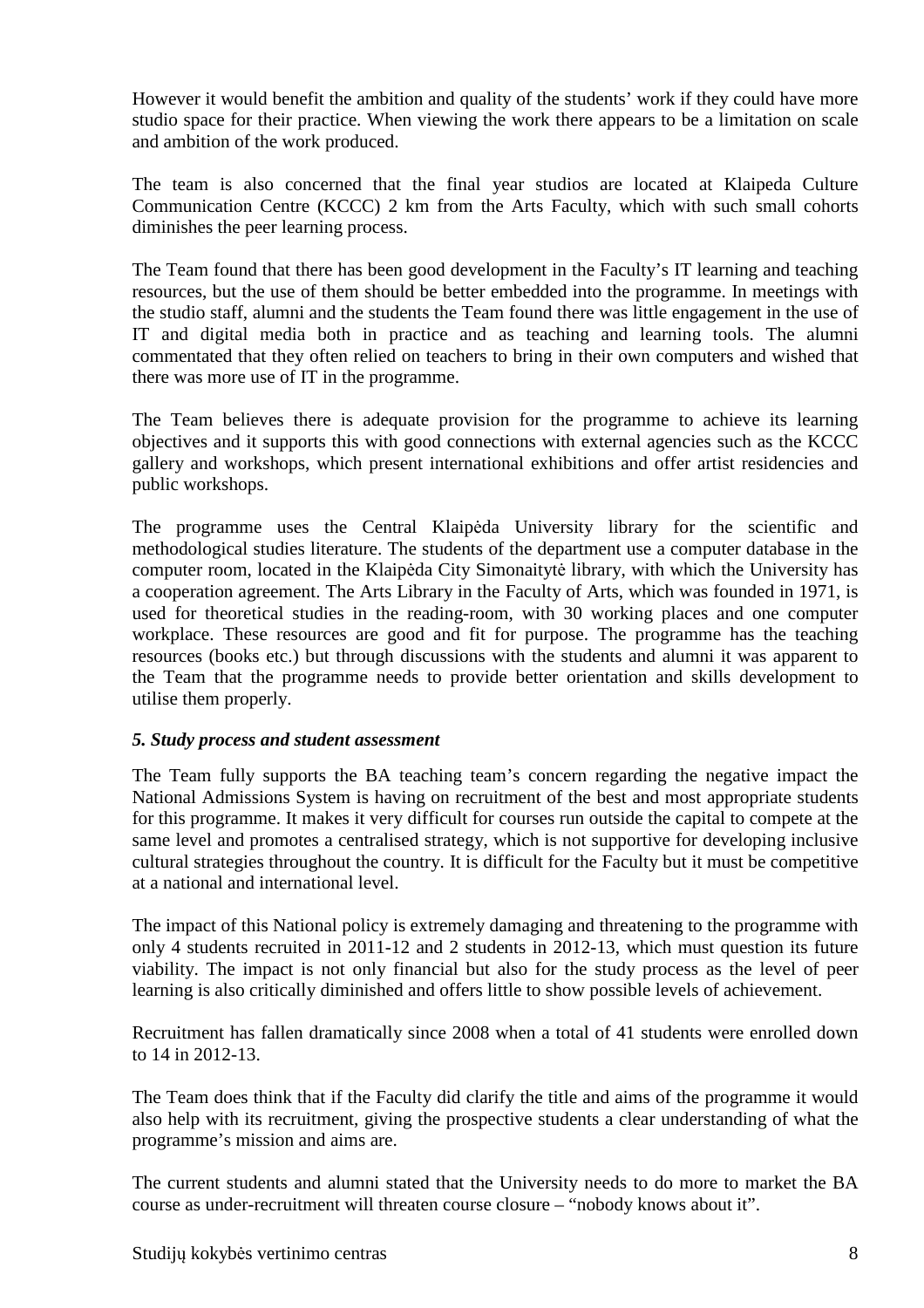As stated earlier in this report the Faculty needs to reconsider the programme content and embed these changes in the study process.

Current students all stated they 'loved' the programme and teachers, but the Team found little critical rigor in their discussion with us, we found it hard to find neither clear motivation nor ambition in their statements and there was no reference to contemporary discourse or theory.

All alumni agreed that they have not received enough opportunity to give feedback on the quality of their learning experience during studies, nor have been approached to help in developing the programme since graduating.

The University has developed a teaching, learning and evaluation system to ensure that the students would acquire necessary subject knowledge, subject skills and abilities, as well as transferable skills.

As with the Learning Outcomes the Team found a very clear mapping of the learning process consistent with the level of studies and the level of qualification offered. These processes appear to be determined by the University and present good guidelines to the programme teams. Inconsistency the Team finds is between the content and objectives of the programmes modules and the aims of the programme. This inconsistency is around the priorities of the study programme's study content and study methods as stated in the SER:

(c) the relevance of the programme (must meet the needs of today's society);

(d) the programme consistency and systemacity (it should be based on the principles of fundamental theoretical, methodological, and practical layout's consistency, and logical and systematic relationship between subjects' content)

Encouragement for students to participate in research, artistic and applied research activities is problematic when they are given little opportunity for independent studies, which happens too late in their programme. They are encouraged to engage in external projects, competitions and exhibitions and they do so, but the teaching team do not accredit their engagement nor their output, which is not the best way to encourage such activities. This has been raised by previous Panels and the programme team should find ways to resolving this and building these activities into the curriculum and accrediting them.

Students are given the opportunity to participate in international mobility programmes but in the Team's meeting with the students found little evidence of participating in them. With such low numbers in cohorts it will be problematic for teaching and peer learning if some of your numbers study abroad, unless they are replaced by incoming guest students. Students do participate in ERASMUS and international programmes but in very small numbers.

As stated in the SER academic support for student achievement and monitoring is performed through:

- *1) After exam discussion within the department during which the causes of good and bad results are analyzed and ways of eliminating them are considered;*
- *2) Curators, who collect and analyse information concerning the students' learning characteristics during the semester, are assigned to every course;*
- *3) Through monitoring semester performance observed during seminars, tests and individual classes teachers inform the head of the department about the students, who do not fulfill the formulated tasks;*
- *4) Study process (attendance, interim testing results, student motivation) are regularly discussed at the department;*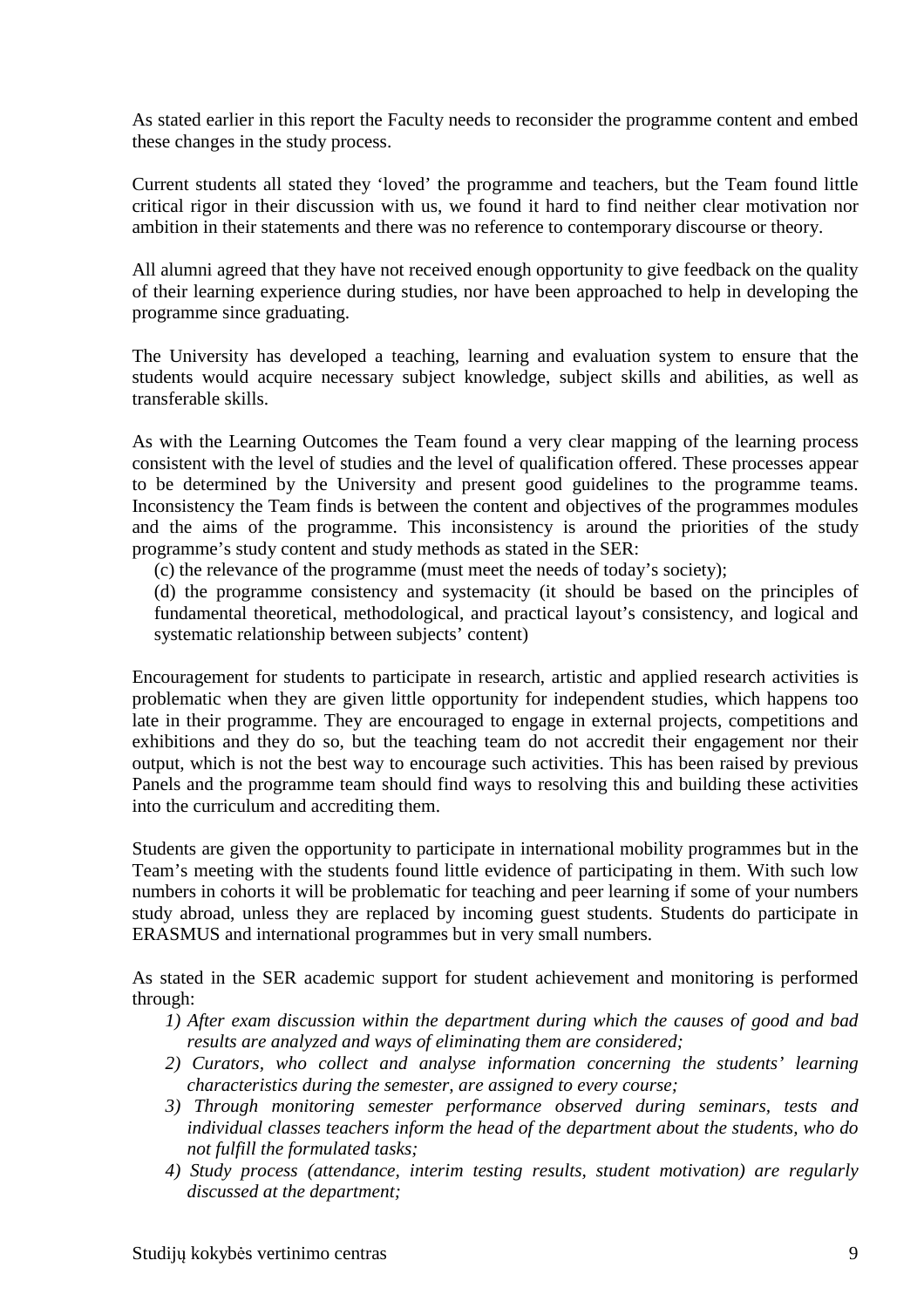- *5) The Vice-Dean of studies and the Head of the Department search for ways of eliminating the causes of academic failure;*
- *6) Each semester meetings with students discuss session results and the learning characteristics of a new semester;*
- *7) Individual tutor discussions with students take place regularly;*
- *8) During the semester contact with attending students is maintained by e-mail and phone.*

Students comment that they are aware of these academic support services and the Team thinks this is a very thorough process, which is helped by the very small number of students.

In the University students are also provided with psychological, sports, health, and cultural support. The University and the Faculty of Arts implement: broad cultural activities including traditional festivals and events, student concerts and art projects; concessions are granted to students who visit Klaipeda Concert Hall, Klaipeda Musical theater events; the Exhibition Hall provides a free opportunity to attend exhibitions of works of art; an art shop provides a 5% discount for Department of Fine Arts students to buy necessary artists materials. Scholarships for full-time students are awarded according to the study regulations. Students can receive two types of scholarships: encouraging and social. Klaipeda University has 3 dormitories.

The Team is positive about the support and resources made available to the students.

In the SER it states *"The descriptions of study subjects provide little information about the evaluation criteria and their links to learning outcomes. In subject unit cards there is no separate graph about the evaluation criteria, and students have relatively limited information about the evaluation procedures. To single out the evaluation criteria and apply them in order to increase efficiency of studies could be one of the programme improvement areas."* 

When asked by the Team the students said they had a clear understanding of the learning outcomes and were informed about them at the beginning of each semester. They understood the development process they would experience through the course. They all understood how the assessment criteria directly related to the Learning Outcomes and were satisfied with the assessment process and timetable. The assessment feedback was adequate and they understood their strengths and weaknesses as described by their teachers.

The Team believes the system appears to be working well, but there is a clear contradiction in these two statements and further statements in the SER (4.1 p.42), which states *express a lack of clarity between the learning outcomes, assessment criteria and the grading 10 point criteria and feeding back to the student*, therefore the Team recommends this needs to urgent clarification.

The Team notes the programme's difficulties in 'tracking' graduate students and in only meeting five alumni it make it difficult for us to make a definitive comment on how course meets the providers' expectations, but it is important that the programme team do give this due consideration through increasing dialogue with them and using their expertise. As stated earlier the alumni we met were positive about keeping in contact and providing feedback and advice, but this was currently at an informal 'friendship' level.

#### *6. Programme management*

The BA is managed by a Programme Committee consisting of three teachers from the programme who are responsible for the programme execution and they are complemented by the KU Art Faculty Vice-Dean who advises on the practice and curriculum adjustments. There is also a student member, which the Team supports as good practice, providing their perspective and wishes.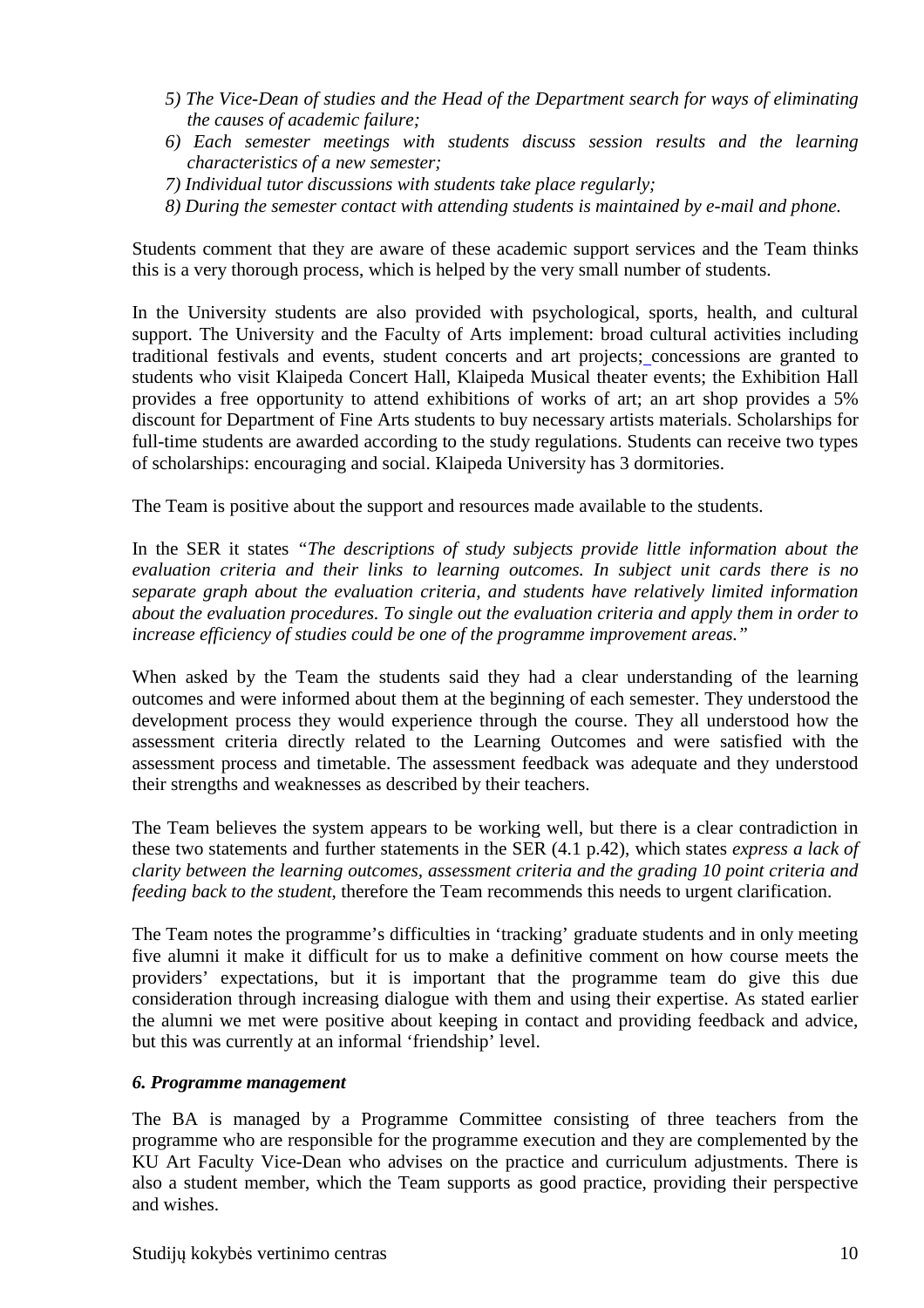The Team noted in the SER (p.49) the programme states '*Students are partially involved in evaluating and improving the quality of studies'…..* '*However, there is a lack of students' initiative to ensure study quality'* and thinks the programme must strive to get greater student participation in the evaluation process, as the students and alumni both reported to the Team that they were not asked to comment on the quality or content of their programme of studies.

Students' contact data has been accumulated by the Department since 2007, when the first graduates finished their studies, data about students' drop out started in 2006 and a list of defended Bachelor topics and a list of works since 2007. The Department also records teacher and student mobility statistical data.

The SER states:

"*Each academic year the Department discusses the following during the meetings:* 

- *1) the study process aims of the year discussed (in August);*
- *2) Study process organization (in August);*
- *3) Preliminary themes and supervisors of the final works (in October);*
- *4) Assessment questions of study process quality (in November-May);*
- *5) Examination session results (in January, June);*
- *6) Academic year results (in June).*

*Every year study programme quality is self-evaluated by the programme team, who figure out, how the results of programme objectives are implemented, the level of student achievements. The quality of the programme is judged by student's external and internal responses to the task accomplishment, the questions raised, described observations, suggestions. In the questionnaire students are presented with inquiries about academic and social support quality, quality of studies, participation in the change process specifics. At the end of the academic year, using SWOT methodology Department teachers analyse study organisation's strengths, weaknesses, threats and opportunities. According to the received information, objectives and aims for the next year are formed".* 

The Team fully supports this process, but found many aspects not rigorously carried out and little quantitative data to inform the evaluation, and recommends the programme carries out a more systematic self-evaluation through closer consideration of its strengths (including distinctive features), weaknesses, opportunities and threats. The Team found a lot of repetition in the SER without stating what were the programme's clear strengths (of which the Team has found many) the weaknesses, threats or opportunities. The Team recommends the University and Faculty to establish clear, appropriate metrics by which programmes can measure their achievement.

It is evident to the Team that the University has shown a worthy commitment to the programme by:

- the improvement of the resources since the last review in 2011 and the upgrading of the building facilities;
- the merger of the Department with the Department of Architecture;
- the introduction of resources to support staff development;
- better Quality Assurance and Management processes;
- better but still insufficient engagement with external stakeholders who are contributing positively to the programme.

There are still areas raised in the 2011 review that need further development such as the international dimension both in terms of student and staff mobility, which requires additional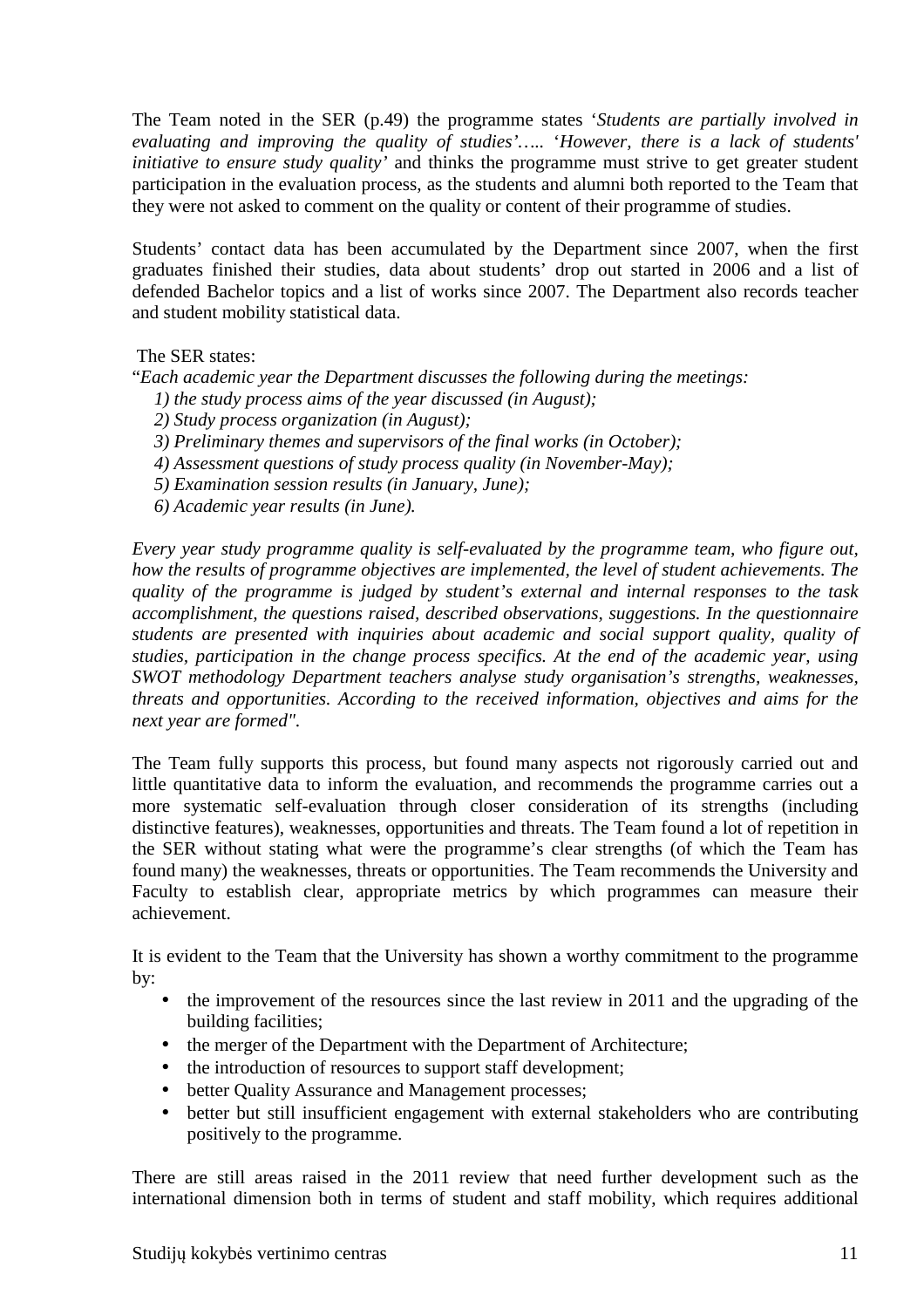support by the University and in the curriculum with more focus on contemporary art discourse and philosophy. Although there has been some improvement in collaboration with external Stakeholders there is still room for considerable improvement.

In the SER the programme states that *"Social partners (critiques, supervisors, exhibition directors, art schools directors, etc.) are invited to participate in reviews, the defense of thesis, students' work exhibitions".* The Team found the programme has developed strong connections with some local arts organisations (Lyceum, KCCC and Gallery), which are offering development opportunities to some students. The issue is that most stakeholders are 'local' and when asked how they compared the skills and quality of work of Klaipeda BA Fine Art students to that of students from other Universities, they all said they were not aware of other institutions and the work produced – *"it was more important these artists were in the region"*. This is supported by the programme in the SER, which states *"participation of the social partners in the evaluation of the quality has given the fragmented results. The cooperation with the social partners is intended to develop not only academic-professional relationships, but also to expand students' socio-cultural horizons and increase their expertise"*.

The Team think it is important the programme does develop more links with stakeholders on a national and international level as it should be concerned how they compare in these arenas.

The Team has noted a good development in Quality Assurance and Management processes and measures by the University but these need to be better embedded in the programme.

Programme administration and quality assurance processes are outlined in details in Klaipeda documents:

Study Regulations http://www.ku.lt/wp-content/uploads/2012/10/20101008\_11\_22.pdf); Klaipėda University Statute (2010);

Description of University employees' duties, (written form 2008);

Regulation description of lecturers certification and competition to hold position **(**http://www.ku.lt/ard/struktura/personalo-skyrius/konkursas-atestacija-pareigoms-uzimti/).

From the beginning of the 2009-10 academic year new quality assurance methods have been introduced by the University as stated in the SER *"The aim is to implement a curriculum assessment methodology, the principles of which are similar to the 'Tuning' project, supported by the European Commission and the General Directorate of Culture and Education. The main quality control aims are: study quality management, study criteria matching the ECTS system, curriculum relevance, organization of studies control involving social partners, weighed general and subject-specific competences balance in study programmes".* The Team commends these developments, but as stated previously some elements such as curriculum relevance, organisation of studies and engagement with current students, alumni, and stakeholders should be more formerly reviewed and utilised by the programme management in the Quality Assurance process.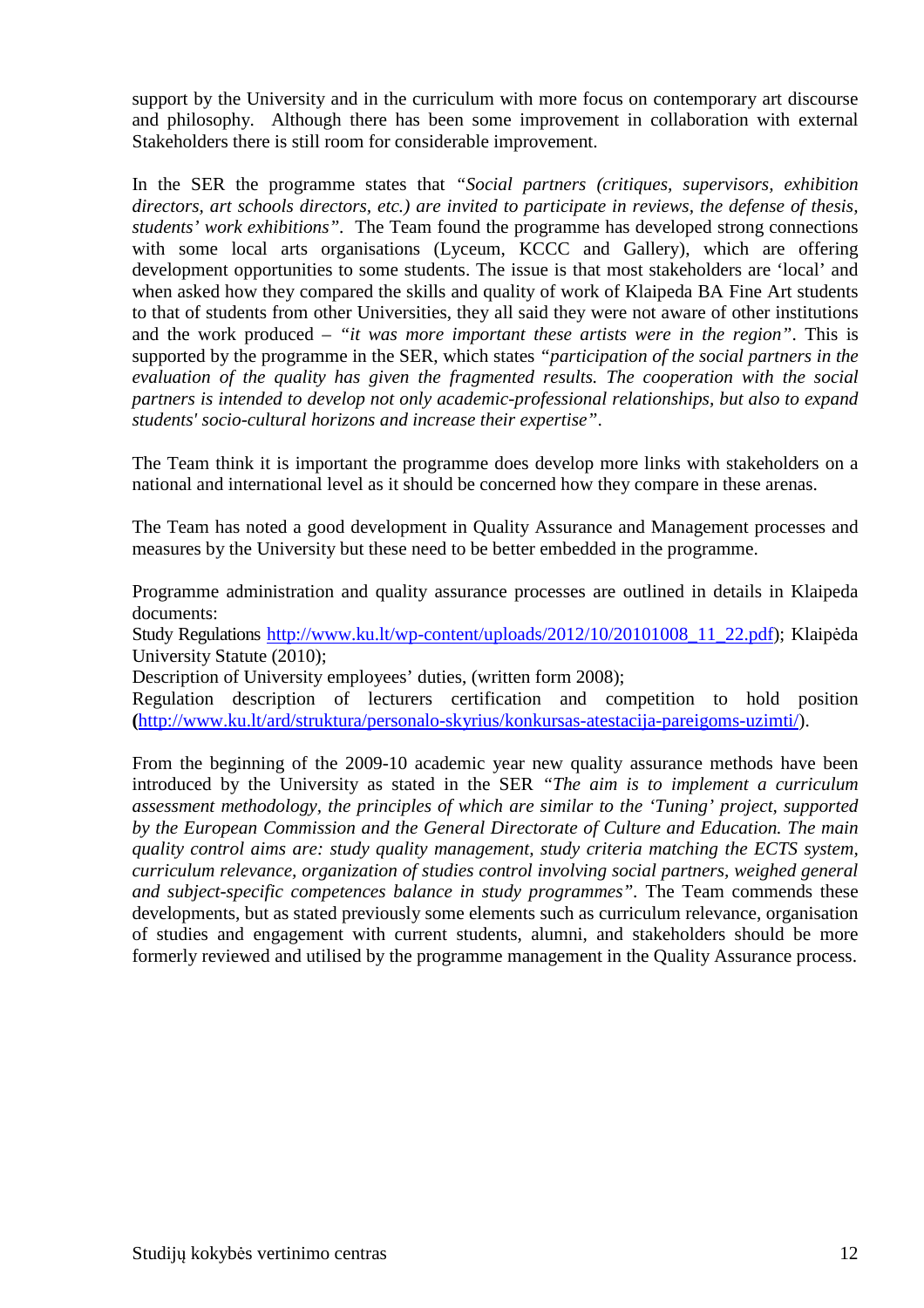### **III. RECOMMENDATIONS**

The Team recommends:

- 1. Klaipeda University and the Faculty to continue to lobby the Ministry for change in the National Admissions System, to create equal opportunities within, and support inclusive cultural strategies throughout the country. This system makes it very difficult for the Faculty to be competitive at a national and international level. The Team is happy for the University to reference our support for the change.
- 2. the programme management and teaching staff reconsider the clarity of the programme title in relationship to its stated aims to make it clear to prospective students and the professional field what the mission is; both in relation to a programme placing emphasis on Painting as its major discipline within an interdisciplinary fine arts study programme and the possible polarity between 'regional tradition' and its claim for contemporary interdisciplinary practice.
- 3. the Faculty should reconsider the emphasis the management place on the pedagogic element of the programme as the students and alumni are unanimous in stating this is the least popular and beneficial to their career development.
- 4. more professional skills (including: entrepreneurship; presentation and management) developed to support the graduates when they leave the University and enter the labour market.
- 5. it would be better to use clearer, more descriptive titles to the modules instead of Painting I-VII, Sculpture I-II, Drawing I-VII, Composition I-VII and Art History I–IV etc. to help the students better understand the progression in learning rather than emphasis on process.
- 6. the programme to address the course content to ensure it meets its learning objectives and prepares students for the professional world including:
	- $\bullet$  the use of digital technology for learning (e.learning tools Moodle etc.);
	- professional development skills (ie. Business, entrepreneurial and management skills);
	- contemporary discourse in art and philosophy;
	- digital software training;
	- critical writing and research skills.
- 7. students should take more responsibility for their learning earlier in the course with elements for independent learning and risk–taking. The teaching team should continue to encourage and recognise the student's engagement in external projects, competitions and exhibitions, but accredit this engagement towards their final award.
- 8. the right specialist teachers should be teaching the appropriate programme elements and the programme should reconsider who is delivering and supervising the final dissertation to ensure the students gain the specialist guidance and appropriate research methodologies.
- 9. a more varied teaching input is necessary through visiting tutors (national and international).
- 10. the Faculty to find ways to compensate for the low turnover of teaching staff and hopefully the new faculty structure will enable greater crossover of teaching. It also needs to introduce succession planning.
- 11. the Faculty provide staff development to develop the teaching staff's learning and teaching strategies and methods to help them engage in new methodologies involving digital technology tools and e-learning.
- 12. the students have more studio space for their practice.
- 13. the use of IT learning and teaching resources should be better embedded into the programme. Both studio staff and students need to make better use of them as teaching and learning tools.
- 14. the programme to ensure the students are clear about the links between the content and objectives of the programme's modules and the aims of the programme.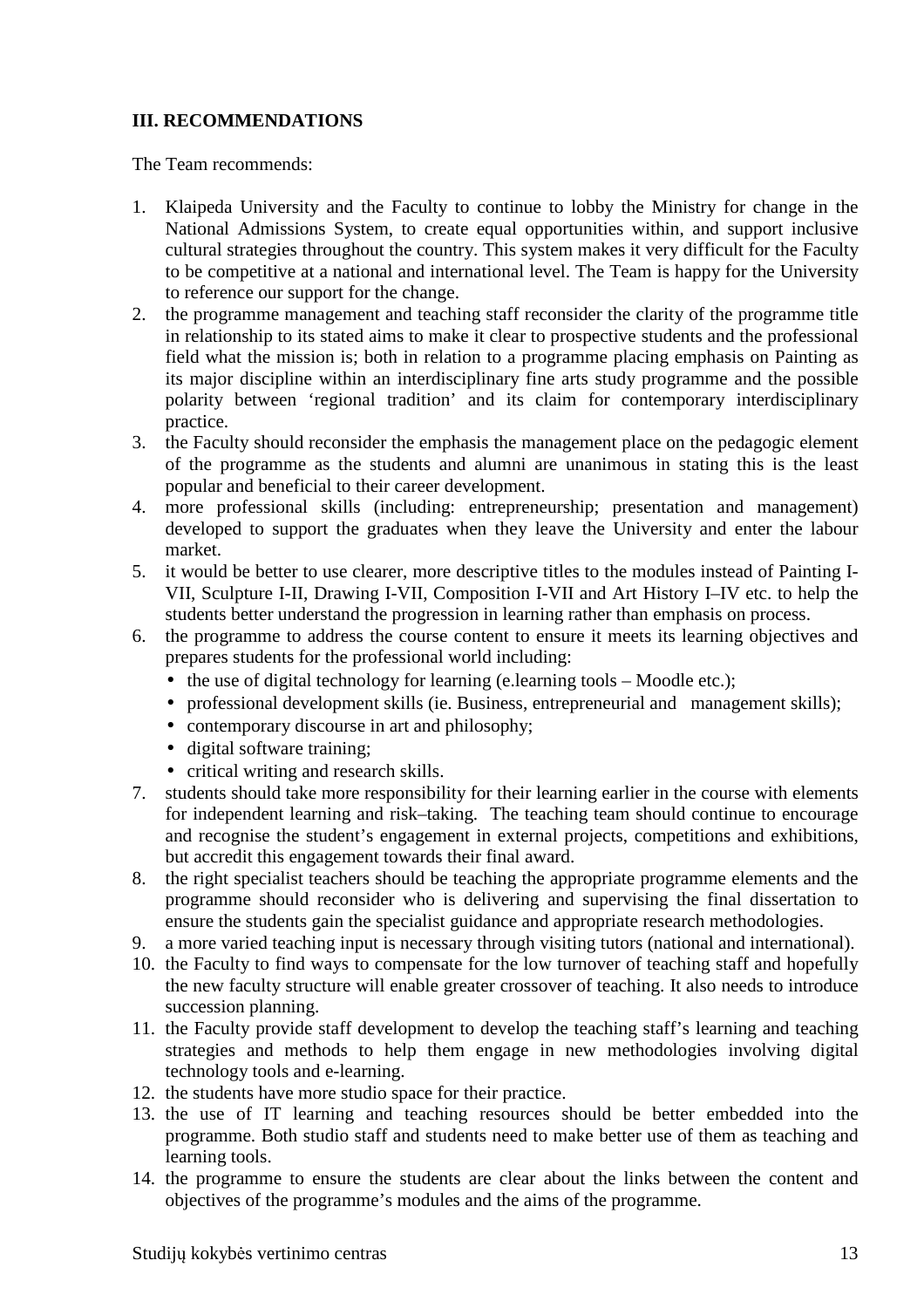- 15. the Faculty and programme need to provide adequate resources for the 'tracking' of graduate students for 'expert' advice and recording 'employability'.
- 16. the programme must strive to get greater student participation in the evaluation process.
- 17. the programme carries out a more systematic self-evaluation through closer consideration of its strengths (including distinctive features), weaknesses, opportunities and threats.
- 18. further development such as the international dimension both in terms of student and staff mobility, which requires additional support by the University and in the curriculum with more focus on contemporary art discourse and philosophy.
- 19. the programme develops more links with stakeholders on a national and international level as it should be more concerned how they perform in comparison in these arenas. There is still room for considerable improvement of collaboration with external Stakeholders.
- 20. the University and Faculty to establish clear, appropriate metrics by which programmes can measure their achievement – success and areas for development.
- 21. Quality Assurance and Management processes and measures introduced by the University need to be better embedded in the programme.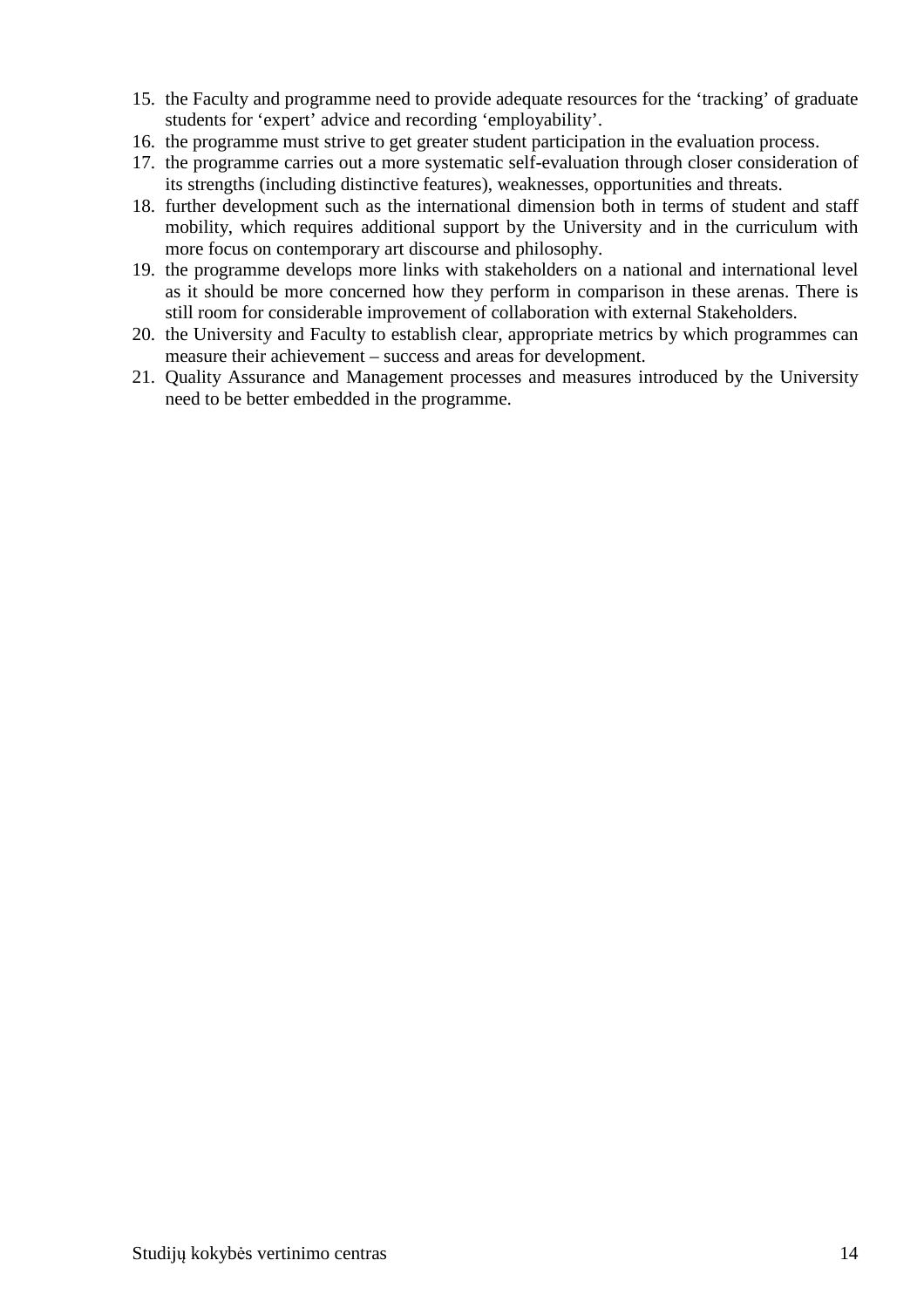### **IV. SUMMARY**

#### *1. Programme aims and learning outcomes*

The programme's stated aim is clear and concise and this aim is largely possible if the student achieves the well-articulated learning outcomes. The Team believe that the programme aim and learning outcomes are consistent with the level of studies and the level of qualification offered. The Team think the very recent development of merging the Department of Fine Arts into the new Department of Architecture, Design & Fine Arts is a positive move, which could facilitate greater interdisciplinary practice with cognate disciplines, more collaborative projects, electives and new teaching and learning strategies.

There is however inconsistency between the aim and the general description of the programme which places a very strong emphasis on 'regional tradition' and 'painting' within an interdisciplinary fine arts study programme; with a danger that the programme becomes too provincial, disadvantaging the students' professional career as an artist able to *"adequately assess the art processes happening in today's world".* Key stake-holders including students, alumni and social partners have all stated they would like more professional skills developed to support the graduates when they leave the University and enter the labour market.

#### *2. Curriculum design*

The programme complies with national legal acts and regulations for undergraduate study programmes in Lithuania. The study subjects and modules are equitably spread across the years giving the students a balanced workload. The programme is very successful in developing student's practical painting and observational skills and the Team supports the development of the craft skills. The students have the opportunity to study electives such as philosophy, psychology, foreign language etc.

There is an over emphasis on teacher-led practice and the Team notes the slow introduction of independent learning and 'risk taking', which the Team thinks is too late to prepare the students for the professional world. The current curriculum and learning outcomes place great emphasis on the development of the practical skills required of a 'painter', which the Team sees as a narrow definition of a contemporary 'painter' artist, and does not facilitate what the programme claims the students are able to do.

#### *3. Staff*

The staffing legal requirements for the study programme are met. The University's staff recruitment strategy is very thorough and does ensure the new staff have the appropriate qualifications and qualities required. The teachers have the appropriate qualifications to deliver the programme. The programme team is small but they are very much appreciated by the students and alumni who all felt they are very dedicated to and highly motivated by the programme. The ratio of students to staff is manageable and equivalent to many European Higher Arts Education institutions. The University's new resources to support staff research and professional development are very welcome. All the teaching staff are practicing artists exhibiting nationally and internationally to an appropriate level.

The right specialist teachers should be teaching the appropriate programme elements to achieve the required standards. A more varied teaching input is necessary through visiting tutors (national and international) to offer a broader range of voice and knowledge. There is little staff engagement in the international exchange programme. There has been a noticeable increase in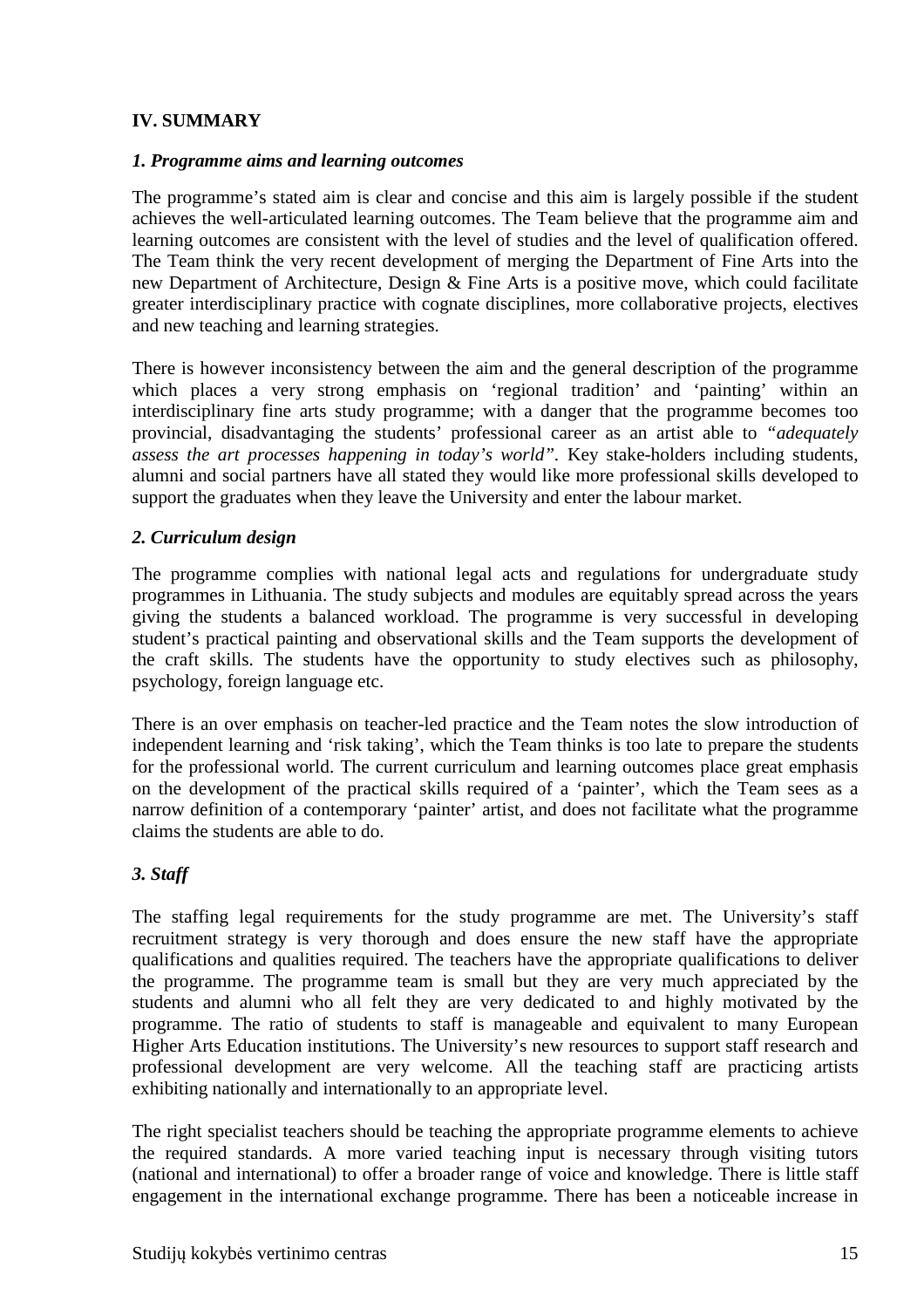staff workload due to a decrease in funding for salaries and an increase in teaching to 930 hours, reducing the time for staff's scientific and artistic activities. The teaching staff turnover is very low in the programme, but this is due to circumstances beyond the programme's control. The teaching staff's learning and teaching strategies and methods provide little engagement with new methodologies involving digital technology tools and e-learning.

#### *4. Facilities and learning resources*

There has been noticeable improvement in buildings and the learning and teaching resources since the last review and there has been good development in the Faculty's IT learning and teaching resources. There is adequate provision for the programme to achieve its learning outcomes and it supports this with good connections with external agencies. The library resources are good and fit for purpose.

The quality of the students' work would benefit if they could have more studio space for their practice. The final year studios are located at Klaipeda Culture Communication Centre (KCCC) 2 km from the Arts Faculty, limiting peer learning for junior years. There was little engagement in the use of IT and digital media both in practice and as teaching and learning tools. The programme needs to provide better orientation and skills development to utilise the library and computer resources.

#### *5. Study process and student assessment*

All students stated they 'loved' the programme and the teachers. The University has developed a teaching, learning and evaluation system to ensure that the students would acquire necessary subject knowledge, subject skills and abilities, as well as transferable skills. The system of learning outcomes, the learning development process and the assessment criteria directly related to the Learning Outcomes are working well. There is a very clear mapping of the learning process consistent with the level of studies and the level of qualification offered. These processes appear to be determined by the University and present good guidelines to the programme teams. There are thorough student academic support services and comprehensive social and welfare services.

The National Admissions System is having a negative impact on recruitment of the best and most appropriate students for this programme, and this is not only financial but also for the study process as the level of peer learning is also critically diminished and offers little to show possible levels of achievement. The University and Faculty need to do more to market the BA programme, as under-recruitment will threaten course closure. The students lacked critical rigor in their discussion and presented no clear motivation or ambition in their statements and made no reference to contemporary discourse or theory. Students are encouraged to engage in external projects, competitions and exhibitions and they do so, but this is problematic when they are given little opportunity for independent studies and these activities are not accredited by the programme. Students do participate in ERASMUS and international programmes but in very small numbers. The engagement with alumni is largely informal. All alumni agreed that they have not received enough opportunity to give feedback on the quality of their learning experience during studies, nor have been approached to help in developing the programme since graduating.

#### *6. Programme management*

There is a student member in the Programme Committee, providing their perspective and wishes. Student entry, progression, withdrawal, completion data has been collected since 2006-7. There are records of teacher and student mobility statistical data. Discussion on programme aims, study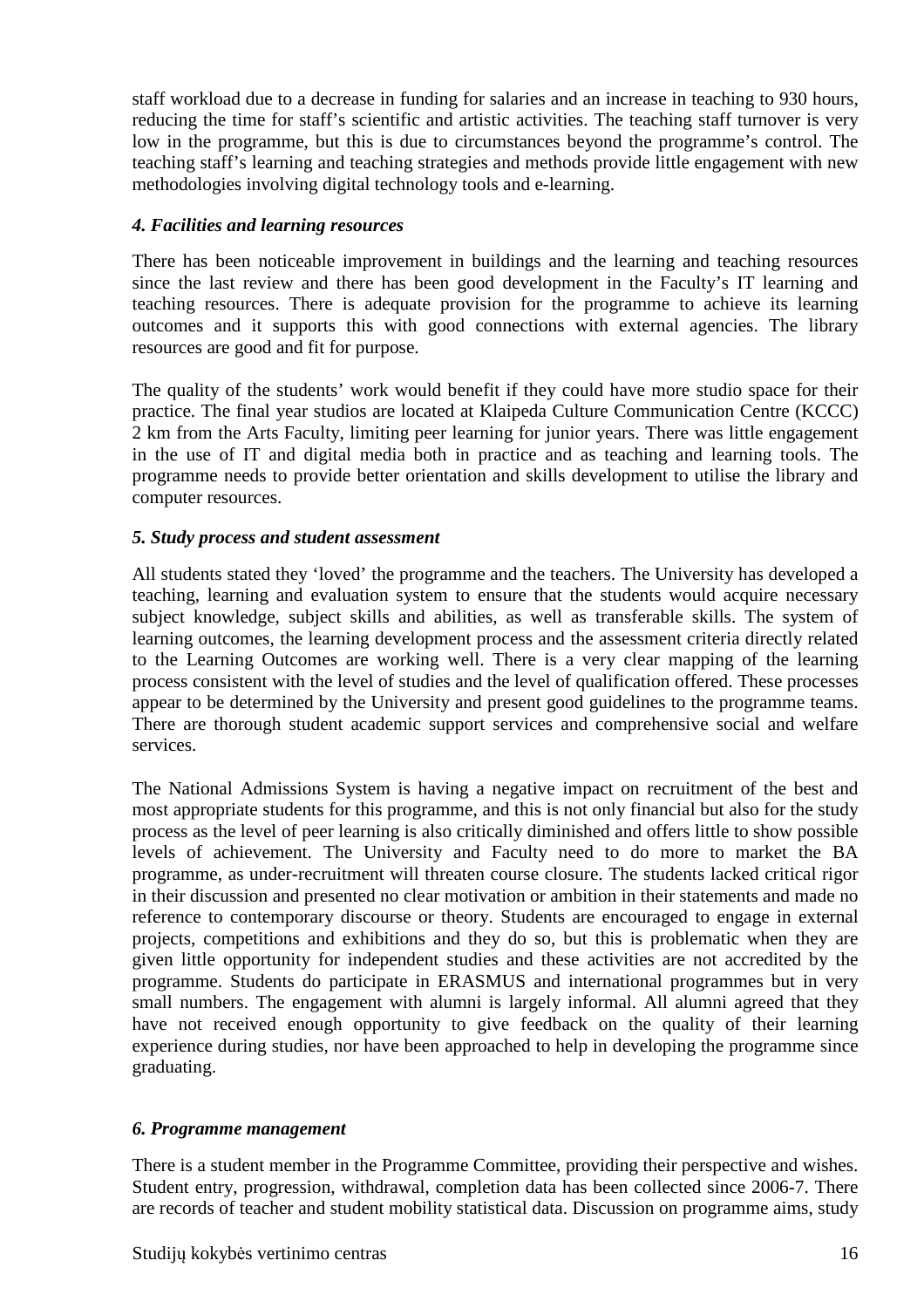process and organisation, themes and supervisors, assessment questions and examination results is organized annually. A worthy commitment to the programme is evident by: improvement of the resources since the last review in 2011; resources to support staff development; better Quality Assurance and Management processes introduced by the University; better engagement with external stakeholders. There are strong connections with some local arts organisations.

There should be greater student participation in the evaluation process, to comment on the quality or content of their programme of studies. Many aspects of programme evaluation are not rigorously carried out and there is little quantitative data to inform the evaluation. There should be greater collaboration with external stakeholders as most stakeholders are 'local' without knowledge or experience of national/international competitors. Quality Assurance and Management processes and measures should be better embedded in the programme. Some elements such as curriculum relevance, organisation of studies and engagement with current students, alumni, and stakeholders should be more formally reviewed and utilised by the programme management.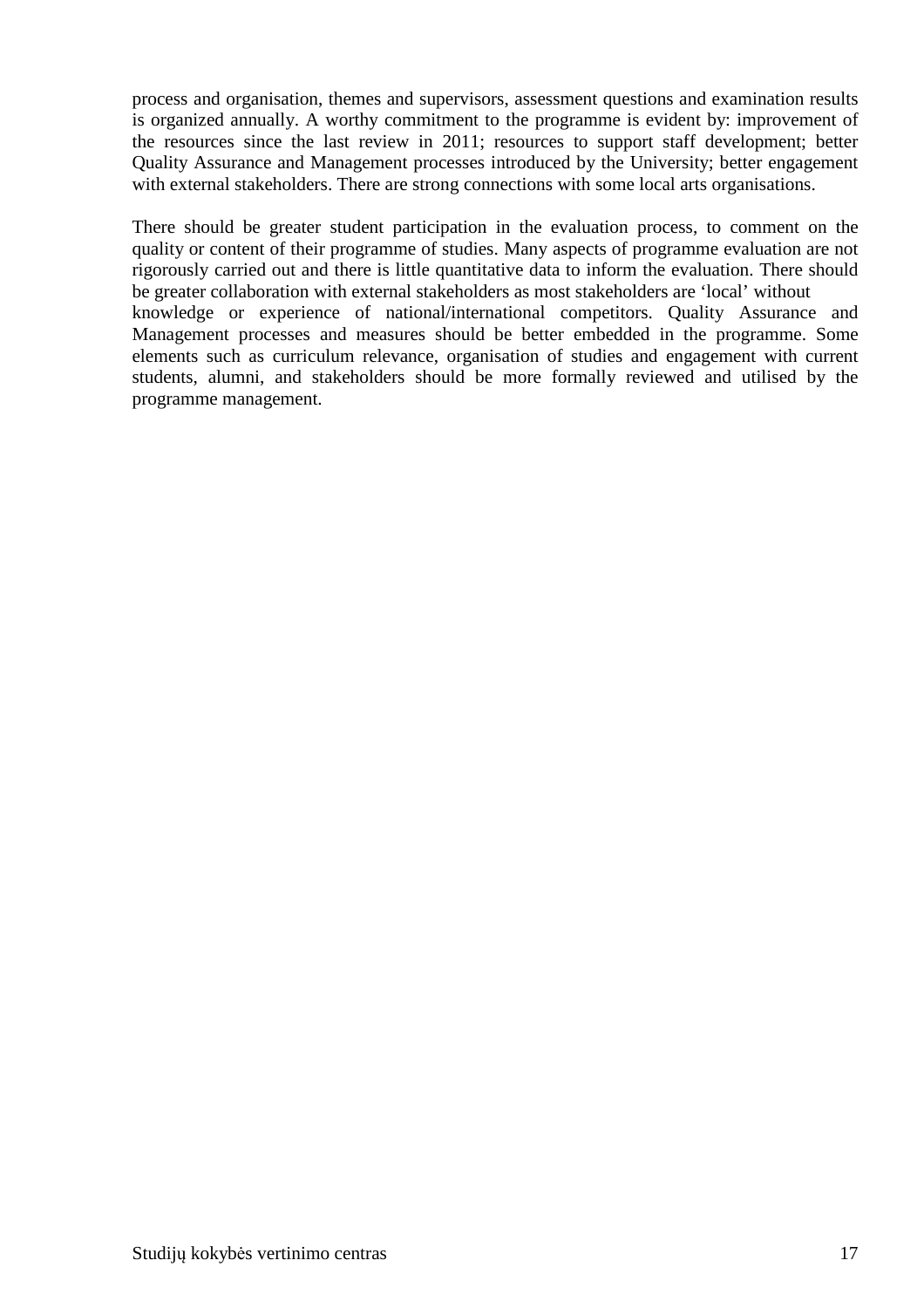### **V. GENERAL ASSESSMENT**

The study programme *Fine Arts* (state code – 612W12001) at Klaipėda University is given **positive** evaluation.

| No.              | <b>Evaluation Area</b>                                                                                     | <b>Evaluation Area</b><br>in Points* |
|------------------|------------------------------------------------------------------------------------------------------------|--------------------------------------|
| 1.               | Programme aims and learning outcomes                                                                       | 2                                    |
| 2.               | Curriculum design                                                                                          |                                      |
| 3.               | <b>Staff</b>                                                                                               | າ                                    |
| $\overline{4}$ . | Material resources                                                                                         | 3                                    |
| 5.               | Study process and assessment (student admission, study process<br>student support, achievement assessment) | 2                                    |
| 6.               | Programme management (programme administration, internal quality<br>assurance)                             |                                      |
|                  | <b>Total:</b>                                                                                              | 13                                   |

*Study programme assessment in points by evaluation areas*.

Grupės vadovas:<br>Team leader: Prof. dr. h.c. John Butler Grupės nariai: Rugilė Ališauskaitė Virginija Januškevičiūtė Prof. dr. Atis Kampars Prof. dr. Vojtěch Lahoda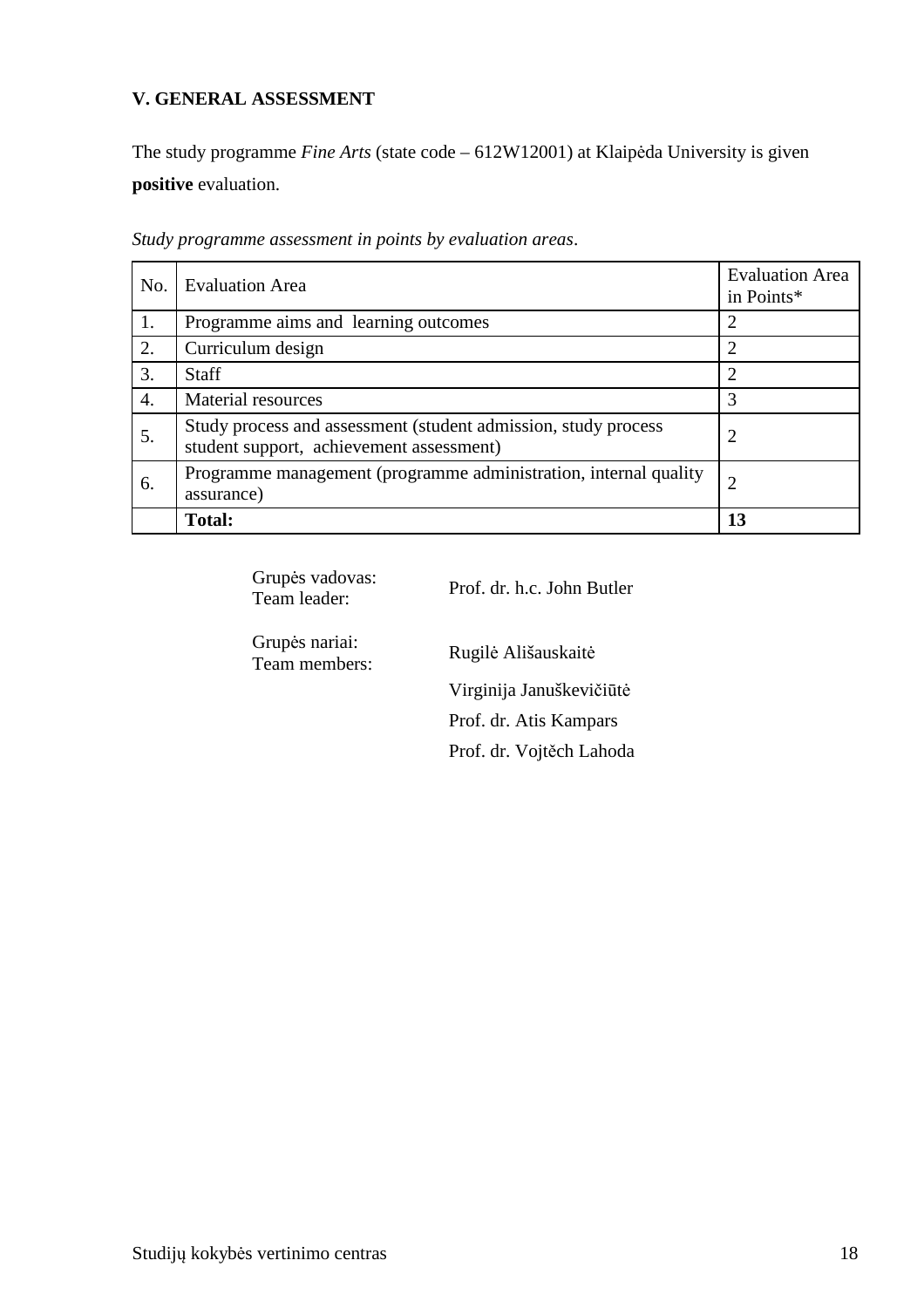#### **KLAIPĖDOS UNIVERSITETO PIRMOSIOS PAKOPOS STUDIJŲ PROGRAMOS**  *DAILĖ* **(VALSTYBINIS KODAS – 612W12001) 2013-12-19 EKSPERTINIO VERTINIMO IŠVADŲ NR. SV4-566 IŠRAŠAS**

<...>

#### **V. APIBENDRINAMASIS ĮVERTINIMAS**

Klaipėdos universiteto studijų programa *Dailė* (valstybinis kodas – 612W12001) vertinama **teigiamai**.

| Eil.<br>Nr. | Vertinimo sritis                                 | <b>Srities</b><br>įvertinimas,<br>balais* |
|-------------|--------------------------------------------------|-------------------------------------------|
| 1.          | Programos tikslai ir numatomi studijų rezultatai |                                           |
| 2.          | Programos sandara                                | $\overline{2}$                            |
| 3.          | Personalas                                       | $\mathfrak{D}$                            |
| 4.          | Materialieji ištekliai                           | 3                                         |
| 5.          | Studijų eiga ir jos vertinimas                   | 2                                         |
| 6.          | Programos vadyba                                 | $\mathcal{D}_{\cdot}$                     |
|             | Iš viso:                                         | 13                                        |

\* 1 - Nepatenkinamai (yra esminių trūkumų, kuriuos būtina pašalinti)

2 - Patenkinamai (tenkina minimalius reikalavimus, reikia tobulinti)

3 - Gerai (sistemiškai plėtojama sritis, turi savitų bruožų)

4 - Labai gerai (sritis yra išskirtinė)

<...>

#### **IV. APIBENDRINIMAS**

#### *1. Programos tikslai ir numatomi studijų rezultatai*

Programos tikslas suformuluotas aiškiai ir glaustai ir šis tikslas yra įmanomas, jei studentai pasiekia aiškiai išdėstytus studijų tikslus. Ekspertų grupės nuomone, programos tikslas ir studijų rezultatai atitinka studijų pakopą ir suteikiamos kvalifikacijos lygį. Ekspertų grupė mano, kad neseniai įvykęs Dailės katedros įjungimas į naują Architektūros, dizaino ir dailės katedrą yra teigiamas žingsnis, kuris galėtų paskatinti interdiscipliniškumą per artimas disciplinas, pasiūlyti daugiau bendradarbiavimo projektų, pasirenkamųjų dalykų ir naujas mokymo ir mokymosi strategijas.

Tačiau tikslas neatitinka bendro programos aprašymo, kuriame akcentuojama "regiono tradicija" ir "tapyba" tarpdisciplininėje dailės studijų programoje. Egzistuoja grėsmė, kad programa tampa per daug provicialia ir ribojančia studentų kaip menininkų, gebančių "*tinkamai vertinti meno procesus, vykstančius šiandininiame pasaulyje*", profesinę karjerą. Visi pagrindiniai socialiniai dalininkai, įskaitant studentus, absolventus ir socialinius partnerius, teigė norintys, kad būtų ugdoma daugiau profesinių gebėjimų, kurie naudingi absolventams, kai jie baigia universitetą ir įsijungia į darbo rinką.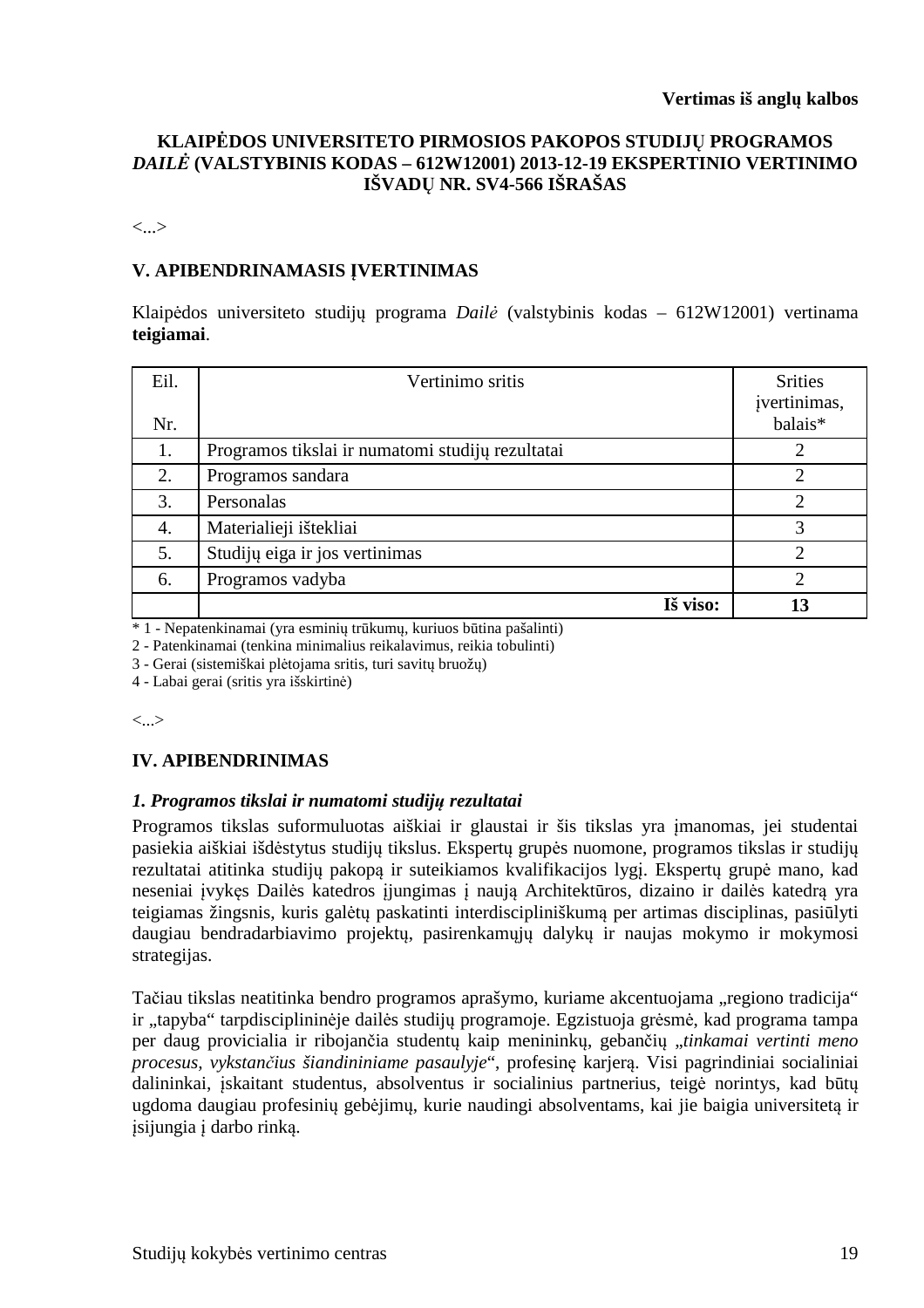#### *2. Programos sandara*

Programa atitinka nacionalinius teisės aktus ir reikalavimus pirmosios pakopos studijų programoms Lietuvoje. Studijų dalykai ir moduliai yra tolygiai paskirstyti per metus ir sudaro studentams subalansuotą darbo krūvį. Programoje labai sėkmingai ugdomi studentų praktiniai tapybos ir stebėjimo gebėjimai ir ekspertų grupė pritaria praktinių profesinių gebėjimų ugdymui. Studentai taip pat turi galimybę studijuoti pasirenkamuosius kursus, tokius kaip filosofija, psichologija, užsienio kalba ir t.t.

Ekspertų grupė pažymi, kad programoje per daug akcentuojamas dėstytojo vadovavimas, o savarankiškas mokymasis ir "rizikavimas" pradedami skatinti per lėtai ir per vėlai, kad studentai spėtų pasiruošti profesiniam pasauliui. Dabartinė studijų programa ir studijų rezultatai labai akcentuoja "tapytojui" reikalingų praktinių gebėjimų ugdymą, kas, ekspertų grupės nuomone, susiaurina šiuolaikinio menininko-tapytojo apibrėžimą ir neskatina gebėjimų, kuriuos programa teigia studentus turint.

### *3. Personalas*

Studijų programos personalo sudėtis atitinka teisinius reikalavimus. Universiteto taikoma personalo atrankos strategija yra labai išsami ir užtikrina, kad įdarbinamas personalas turėtų tinkamas kvalifikacijas ir reikalingas savybes. Dėstytojų kvalifikacija yra tinkama programos vykdymui. Programą vykdanti grupė yra nedidelė, tačiau labai vertinama studentų ir absolventų, kurie vieningai teigė, kad dėstytojai yra labai motyvuoti ir pasišventę programai. Vienam dėstytojui tenkantis studentų skaičius yra panašus į dėstytojų ir studentų santykį daugelyje Europos aukštųjų menų mokyklų. Universiteto naujai skiriami ištekliai akademinio personalo atliekamiems tyrimams ir kvalifikacijos kėlimui yra labai sveikintini. Visi dėstytojai yra kuriantys menininkai, tinkamai dalyvaujantys nacionalinėse ir tarptautinėse parodose.

Norint pasiekti reikalaujamus standartus, atitinkamus programos dalykus turi dėstyti tinkamos specializacijos dėstytojai. Reikalinga didesnė dėstymo įvairovė, įtraukiant vizituojančius lektorius (Lietuvos ir užsienio), kurie pasiūlytų platesnį požiūrių ir žinių spektrą. Personalas mažai dalyvauja tarptautinėse mainų programose. Dėl sumažėjusio darbo užmokesčio fondo pastebimai padidėjo personalo darbo krūvis, o dėstymo krūvis padidėjo iki 930 valandų, todėl sumažėjo laikas, skiriamas mokslinei ir meninei veiklai. Akademinio personalo kaita studijų programoje yra labai maža, tačiau tai sąlygoja aplinkybės, kurioms pati programa įtakos neturi. Akademinio personalo taikomos mokymo(si) strategijos ir metodai mažai susiję su naujomis metodikomis, taikančiomis skaitmenines technologijas ir e-mokymąsi.

# *4. Materialieji ištekliai*

Po paskutinio vertinimo pastebimai pagerėjo pastatai ir mokymo bei mokymosi ištekliai, o taip pat Fakulteto informacinių technologijų mokymo ir mokymosi ištekliai. Programos materialinė bazė leidžia pasiekti numatytus studijų rezultatus, prie to taip pat prisideda ir geri ryšiai su partneriais už universiteto ribų. Bibliotekos ištekliai yra geri ir atitinka programos tikslą.

Studentų darbo kokybė pagerėtų, jei jie turėtų daugiau studijų erdvės praktikai. Baigiamųjų metų studentų studijos yra Klaipėdos kultūrų komunikacijų centre už 2 km nuo Menų fakulteto, o tai riboja jaunesnių kursų studentų mokymąsi iš vyresnių kolegų. Mažai naudojamos informacinės technologijos ir skaitmeninės medijos praktikoje ir kaip mokymo(si) priemonės. Programa turi tikslingiau orientuoti sstudentus ir ugdyti jų gebėjimus, leidžiančius panaudoti bibliotekos ir kompiuterinius išteklius.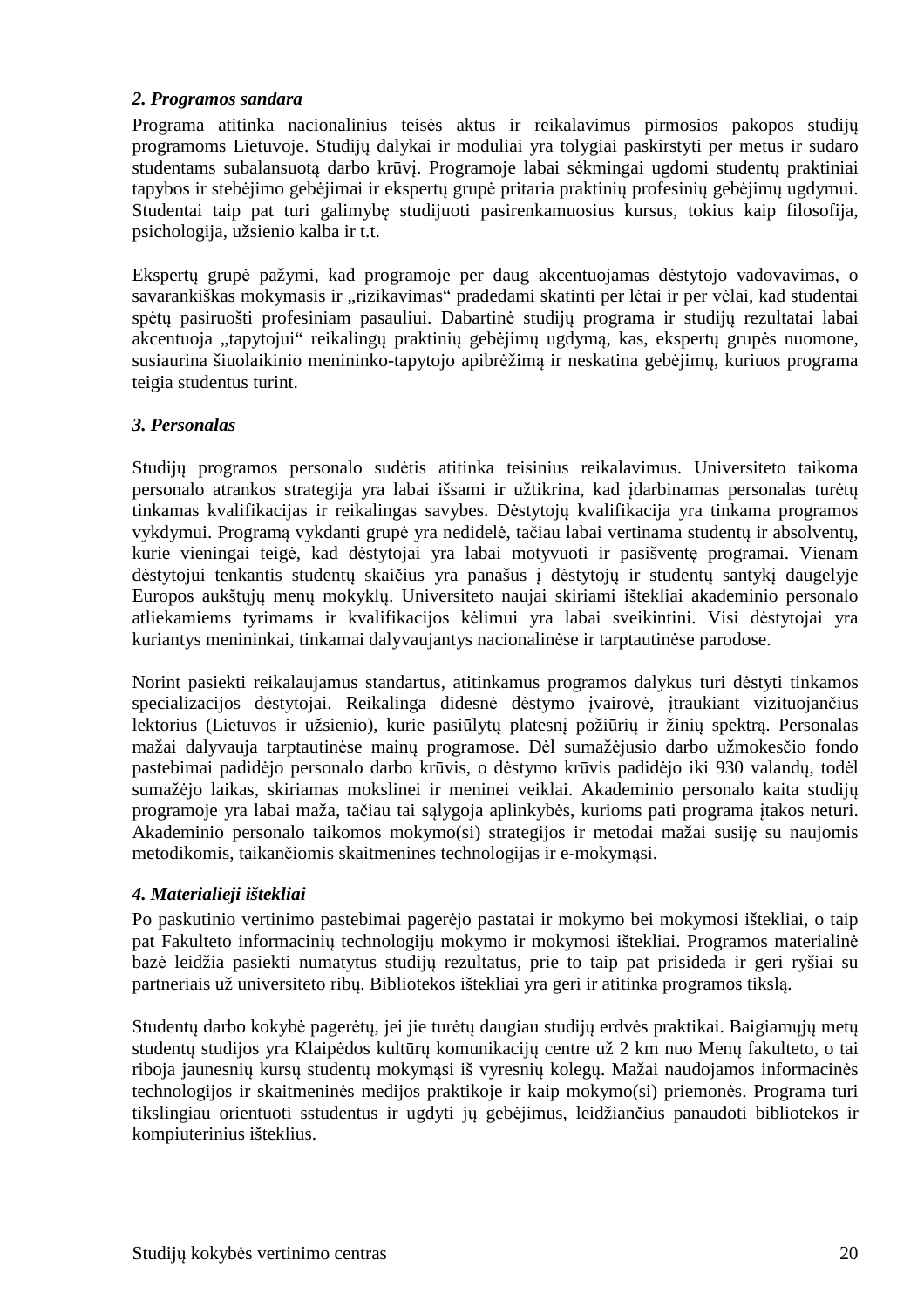#### *5. Studijų eiga ir jos vertinimas*

Visi studentai teigė, kad jiems patinka programa ir dėstytojai. Universitetas sukūrė mokymo, mokymosi ir vertinimo sistemą, turinčią užtikrinti, kad studentai įgytų būtinas dalykines žinias, profesinius įgūdžius ir gebėjimus bei perkeliamuosius gebėjimus. Studijų rezultatų, studijų proceso ir vertinimo kriterijų sistema, tiesiogiai susijusi su programos studijų rezultatais, veikia gerai. Mokymosi proceso išdėstymas labai aiškiai atitinka studijų pakopą ir suteikiamos kvalifikacijos lygį. Šiuos procesus apibrėžia Universitetas ir duoda geras gaires programų komitetams. Studentams teikiama nuosekli akademinė parama ir visapusiškos socialinės bei kitokios paramos paslaugos.

Nacionalinė priėmimo į aukštąsias mokyklas sistema neigiamai veikia geriausių ir tinkamiausių studentų pritraukimą į šią programą ir tas poveikis nėra vien finansinis. Poveikis studijų procesui pasireiškia kritiškai sumažėjusiu mokymosi iš kolegų-studentų lygiu ir sumažina galimybes pademonstruoti galimus studentų pasiekimų lygius. Universitetas ir Fakultetas turi labiau reklamuoti šią bakalauro programą, nes nepakankamas priimamų studentų skaičius vers uždaryti programą. Ekspertų grupės nuomone, diskusijoje studentai nepademonstravo stiprių kritinių gebėjimų, jų teiginiai neišreiškė aiškios motyvacijos ar siekių, nebuvo nuorodų į šiuolaikinį diskursą ar teoriją. Studentai skatinami dalyvauti ir dalyvauja projektuose, konkursuose ir parodose, vykstančiuose už universiteto ribų, tačiau tai yra problemiška, kai studentai turi mažai savarankiškų studijų galimybių ir šios veiklos programoje nėra įskaitomos. Studentai dalyvauja ERASMUS ir tarptautinėse programose, tačiau dalyvaujančiųjų skaičiai labai maži. Bendravimas su absolventais yra daugiausia neformalus. Visi absolventai pripažino, kad jie neturėjo pakankamai galimybių išsakyti nuomonę apie mokymosi patirties kokybę studijų laikotarpiu ir kad po studijų baigimo į juos nebuvo kreiptasi pagalbos dėl programos tobulinimo.

#### *6. Programos vadyba*

Programos komitete yra studentų atstovas, kuris išreiškia studentų požiūrį ir išsako jų pageidavimus. Nuo 2006-7 m.m. renkami studentų priėmimo, sesijų, studijų nutraukimo, programos baigimo duomenys. Taip pat renkami dėstytojų ir studentų mobilumo statistiniai duomenys. Kasmet aptariami programos tikslai, studijų procesas ir jo organizavimas, studentų darbų temos ir vadovai, vertinimo klausimai ir egzaminų rezultatai. Akivaizdžios programos tobulinimo pastangos: programos materialinės bazės pagerėjimas po paskutinio vertinimo 2011m.; dėstytojų kvalifikacijos kėlimui skirti ištekliai; Universiteto inicijuoti geresni Kokybės užtikrinimo ir Vadybos procesai; geresnis bendravimas su socialiniais dalininkais už Universiteto ribų. Palaikomi stiprūs ryšiai su kai kuriomis vietinėmis meno organizacijomis.

Studentai turėtų labiau dalyvauti vertinimo procese ir išsakyti komentarus apie studijų programos kokybę ir turinį. Daugelis programos vertinimo aspektų nesulaukia tinkamo dėmesio ir vertinimui trūksta kiekybinių duomenų. Turėtų būti labiau bendraujama su išorės socialiniais dalininkais, nes daugumai "vietinių" socialinių dalininkų trūksta nacionalinių/tarptautinių konkurentų žinių ir patirties. Kokybės užtikrinimo ir Vadybos procesai turėtų būti geriau integruoti į programą. Kai kuriuos elementus, tokius kaip programos tinkamumas, studijų organizavimas, bendravimas su esamais studentais, absolventais ir socialiniais dalininkais, programos komitetas turėtų oficialiai peržiūrėti ir panaudoti.

#### **III. REKOMENDACIJOS**

Ekspertų grupė rekomenduoja: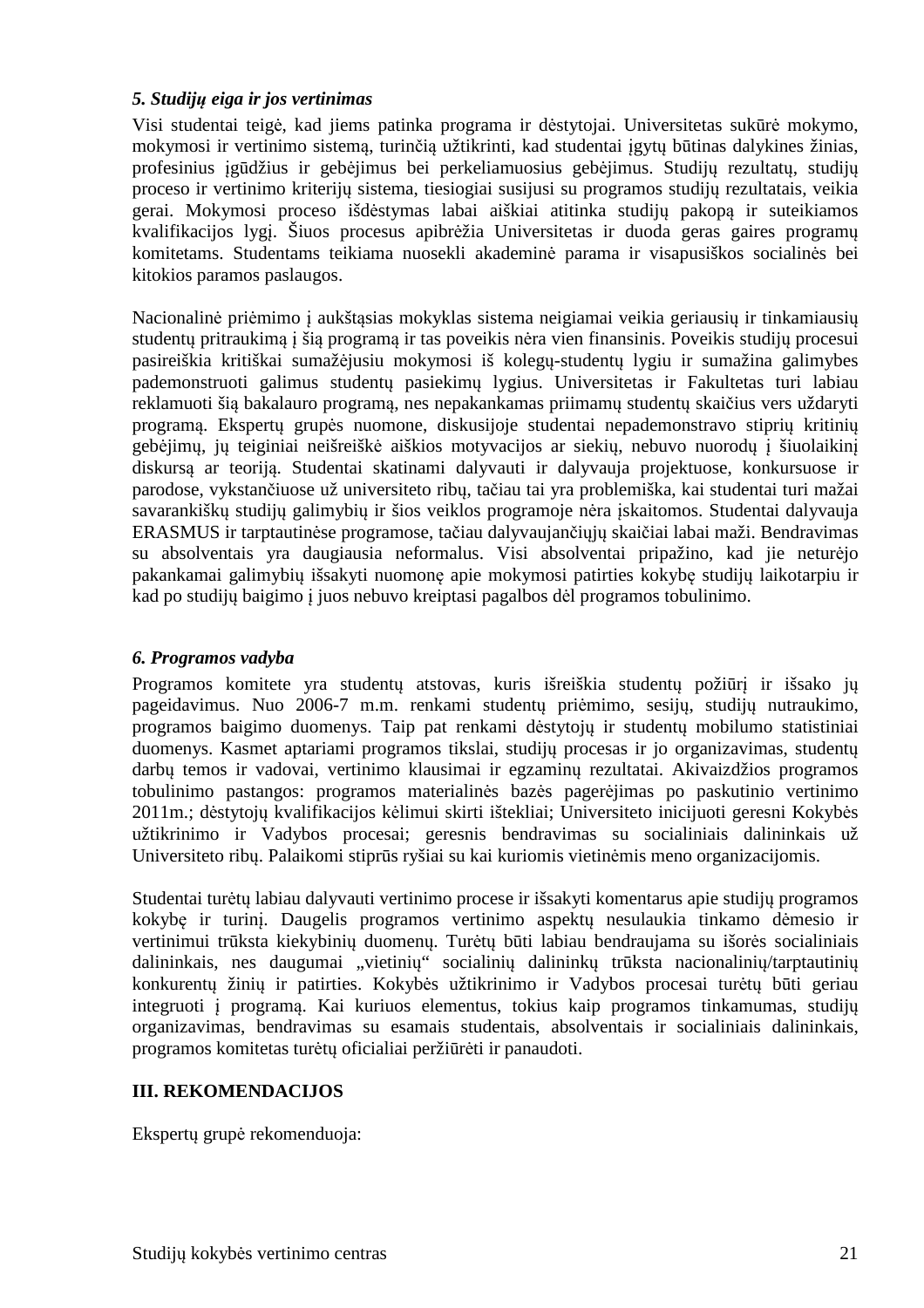- 1. Klaipėdos universitetas ir Fakultetas turėtų toliau įtikinėti Ministeriją pakeisti Nacionalinę priėmimo į aukštąsias mokyklas sistemą, sukurti lygias galimybes šalies viduje ir paremti į visus regionus atsižvelgiančios kultūros strategijas visoje šalyje. Esama sistema labai apsunkina Fakulteto galimybes konkuruoti nacionaliniu ir tarptautiniu mastu. Ekspertų grupė maloniai sutinka, kad siekdamas pokyčių Universitetas remtųsi ekspertų išsakyta nuomone.
- 2. Programos komitetas ir akademinis personalas turėtų aptarti programos pavadinimą įsigilindami į išdėstytus tikslus ir parinkti tokį pavadinimą, kad būsimiems studentams ir profesinės srities atstovams būtų aišku, kokia yra programos misija, tiek atsižvelgiant į tarpdisciplininėje dailės studijų programoje akcentuojamą tapybą kaip pagrindinę discipliną, tiek į galimą prieštaravimą tarp "regioninės tradicijos" ir šiuolaikinės tarpdisciplininės praktikos.
- 3. Fakultetas turėtų apsvarstyti programos komiteto akcentuojamą pedagoginio elemento reikalingumą programoje, kadangi ir studentai, ir absolventai vieningai teigia, kad šis elementas yra nepopuliariausias ir nenaudingiausias jų karjeroje.
- 4. Ugdyti daugiau profesinių gebėjimų (įskaitant verslumo, pristatymo ir vadybos gebėjimus), kurie padėtų absolventams, kai jie baigia programą ir įsijungia į darbo rinką.
- 5. Naudoti aiškesnius aprašomuosius modulių pavadinimus vietoje Tapyba I-VII, Skulptūra I-II, Piešimas I-VII, Kompozicija I-VII ir Meno istorija I–IV, kurie padėtų studentams geriau suprasti mokymosi seką, užuot akcentavę procesą.
- 6. Programos komitetas turėtų užtikrinti, kad kursų turinys atitinka studijų rezultatus ir parengia studentus profesiniam pasauliui, įskaitant:
	- skaitmeninių technologijų naudojimą mokymuisi (e-mokymosi priemonės, pvz., Moodle ir pan.);
	- profesinio augimo gebėjimus (t.y., verslo, verslumo ir vadybos gebėjimus);
	- šiuolaikinį meno ir filosofijos diskursą;
	- skaitmeninės programinės įrangos naudojimo mokymą;
	- kritinio rašymo ir tiriamojo darbo gebėjimus.
- 7. Studentai anksčiau programoje turėtų prisiimti daugiau atsakomybės, sudarant jiems galimybes savarankiškam mokymuisi ir "rizikavimui". Dėstytojai turėtų toliau skatinti ir pripažinti studentų dalyvavimą už Universiteto ribų vykstančiuose projektuose, konkursuose ir parodose, o galutiniame vertinime šis dalyvavimas turėtų būti įskaitomas.
- 8. Atitinkamus programos elementus turėtų dėstyti tinkamos specializacijos dėstytojai, o programos komitetas turėtų peržiūrėti, kas vadovauja studentų baigamiesiems darbams, kad studentams vadovautų specialistai, galintys išmokyti juos tinkamų tyrimo metodų.
- 9. Reikalinga didesnė dėstymo turinio įvairovė, kurią galėtų pateikti vizituojantys lektoriai (Lietuvos ir užsienio).
- 10. Fakultetas turėtų rasti būdų, kaip kompensuoti mažą akademinio personalo kaitą. Reikia tikėtis, kad nauja Fakulteto struktūra sudarys galimybes dėstytojų perėjimui. Taip pat turėtų būti planuojamas akademino personalo atnaujinimas.
- 11. Fakultetas turėtų sudaryti sąlygas akademinio personalo kvalifikacijos kėlimui: ugdyti dėstytojų mokymosi ir mokymo strategijas bei metodus ir padėti jiems pradėti taikyti naujas metodikas, įskaitant skaitmenines technologijas ir e-mokymąsi.
- 12. Studentai turėtų turėti daugiau studijų erdvės praktikai.
- 13. IT mokymo(si) išteklių naudojimas turėtų būti geriau integruotas į programą. Studijų personalas ir studentai turėtų išmokti geriau panaudoti informacines technologijas kaip mokymo(si) priemones.
- 14. Programos komitetas turėtų užtikrinti, kad studentai suprastų sąsajas tarp programos modulių turinio bei uždavinių ir programos tikslų.
- 15. Fakultetas ir programos komitetas turėtų paskirti tinkamus išteklius bendravimui su absolventais, siekiant gauti patarimų dėl programos tobulinimo ir surinkti duomenis apie jų isidarbinimą.